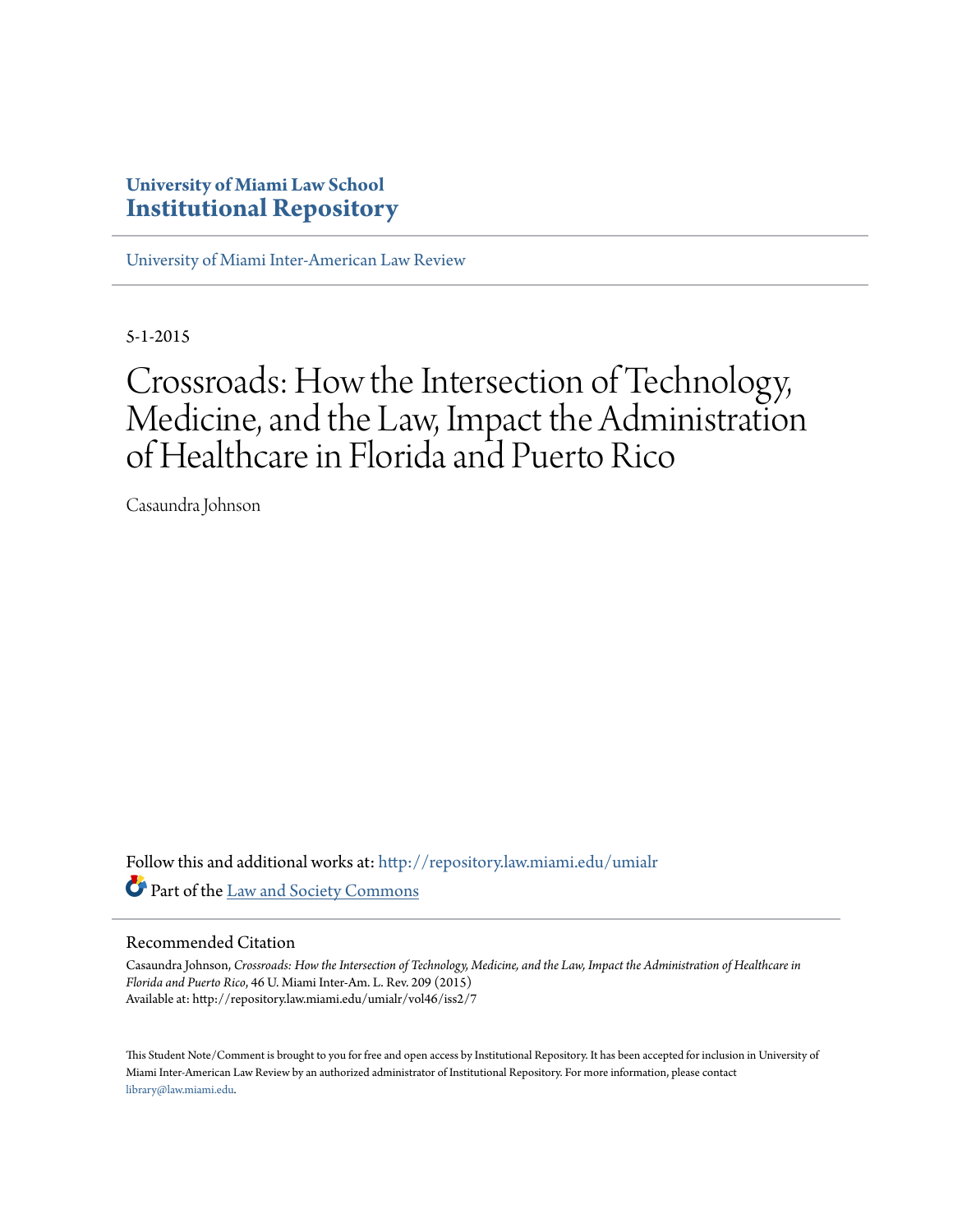209

# **Crossroads: How the Intersection of Technology, Medicine, and the Law, Impact the Administration of Healthcare in Florida and Puerto Rico**

Casaundra Johnson\*

# TABLE OF CONTENTS

| L.   | INTRODUCTION: TECHNOLOGY IN HEALTHCARE                                                        | 210  | $\mathbf R$ |
|------|-----------------------------------------------------------------------------------------------|------|-------------|
| П.   | BACKGROUND: THE HISTORY OF TELEMEDICINE AND                                                   |      |             |
|      | OVERVIEW OF STATE IMPLEMENTATION                                                              | 213  | $\mathbf R$ |
|      | A. How It All Began - A Brief Overview of How                                                 |      |             |
|      | Telemedicine Got Its Roots                                                                    | -213 | $\bf{R}$    |
|      | What Telemedicine Looks Like Now: Modern<br>$B_{\cdot}$                                       |      |             |
|      | Telemedicine Practices and a Brief Overview of                                                |      |             |
|      | Select State Implementation                                                                   | 215  | $\mathbf R$ |
|      | C. Legal, Ethical, and Financial Obstacles States                                             |      |             |
|      | Commonly Encounter When Attempting to                                                         |      |             |
|      | Implement Telemedicine Practices                                                              | 218  | R           |
|      | D. Lack of a Traditional Physical Examination                                                 | 219  | $\mathbf R$ |
|      | E. Insurance Reimbursement for Medical Providers.                                             | 219  | $\mathbf R$ |
| III. | THE EVOLUTION OF FLORIDA'S APPROACH TO                                                        |      |             |
|      | TELEMEDICINE: WHERE IT BEGAN, WHERE IT IS, AND                                                |      |             |
|      |                                                                                               | 222  | $\bf{R}$    |
|      | A. The Beginning of the Telemedicine Movement in                                              |      |             |
|      | $Florida \dots \dots \dots \dots \dots \dots \dots \dots \dots \dots \dots \dots \dots \dots$ | 222  | $\mathbf R$ |
|      | B. Current Laws and Regulations Addressing                                                    |      |             |
|      | Telemedicine Use in Florida                                                                   | 222  | $\mathbf R$ |
|      | <b>Telemedicine Practices Currently Used in</b><br>С.                                         |      |             |
|      |                                                                                               | 226  | R           |
|      | D. Proposed Reform to Florida Telemedicine                                                    |      |             |
|      |                                                                                               | 228  | $\mathbf R$ |
|      | E. Puerto Rican Laws Addressing the Use of                                                    |      |             |
|      | Telemedicine Within Its Borders                                                               | 231  | R           |
| IV.  | EXPANDED TELEMEDICINE SERVICES IN FLORIDA                                                     |      |             |

<sup>\*</sup> Casaundra Johnson received a B.A. in psychology from The Ohio State University in 2011 and graduated *cum laude* from the University of Miami School of Law in 2014. Casaundra served as a staff editor for the University of Miami Inter-American Law Review from 2013 to 2014.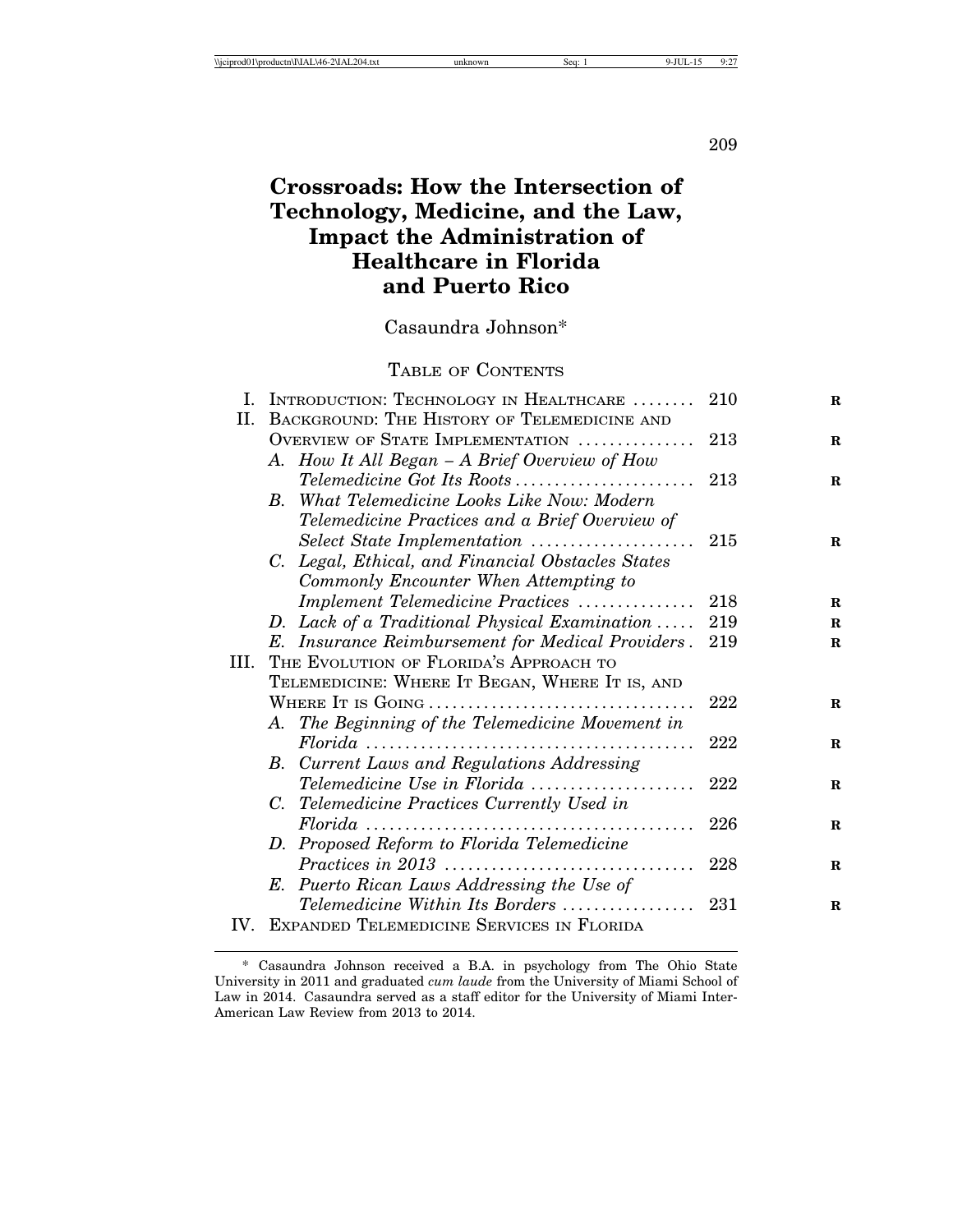| \\iciprod01\productn\I\IAL\46-2\IAL204.txt | Seq: |  | $-$<br>$\overline{\phantom{a}}$ |
|--------------------------------------------|------|--|---------------------------------|
|--------------------------------------------|------|--|---------------------------------|

|  | WOULD POSITIVELY IMPACT IMMIGRANTS AND<br>RESIDENTS WHO LIVE IN RURAL COMMUNITIES  233 | R  |
|--|----------------------------------------------------------------------------------------|----|
|  | A. How Telemedicine Can Better Serve Immigrants                                        |    |
|  | in Florida in Light of Ethnic and Linguistic                                           |    |
|  |                                                                                        | R  |
|  | i. Language Barriers and Cultural Norms                                                |    |
|  | Significantly Impact Medical Treatment  235                                            | R  |
|  | ii. Telemedicine Offers Improved Access to                                             |    |
|  | Healthcare for Rural Florida Residents  237                                            | R. |
|  |                                                                                        | R. |

# I. INTRODUCTION: TECHNOLOGY IN HEALTHCARE

Traditionally, seeking medical care has been conceptualized as making a visit to an office, clinic, or hospital, where one receives diagnosis and treatment from nurses, assistants, and a doctor. However, the practice of medicine has evolved from its standard form. Today, doctors are now capable of providing medical expertise to patients around the world through the use of varied electronic means.<sup>1</sup> While rudimentary in form, the use of telecommunications to practice medicine has its roots in the early 1960's. Over the years, technology has become more refined and its costs have decreased, subsequently increasing its potential and feasibility in the practice of modern medicine. Recent technological advances have altered the landscape of providing and receiving medical treatment.

The use of technology to disseminate medical expertise to far ranging patients has taken on many forms. In some jurisdictions in the United States, patients can obtain prescriptions for medications through internet-based remote prescribing services and order prescriptions online or over the phone.<sup>2</sup> Anyone with Internet access can search the Internet for medical terms, symp-

<sup>1.</sup> Nancy Lugn, *Medical Licensure and Telemedicine: Necessity or Barrier?*, 25 SUFFOLK TRANSNAT'L L. REV. 165, 166 (2001).

<sup>2.</sup> Some states, such as California, Florida, Kentucky, North Dakota, Ohio, and Texas, specifically regulate remote prescription dissemination and dispensing activities. *See* Cal. Health & Safety Code § 1261.6; Cal. Bus. & Prof. Code § 4119.1; Fla. Admin. Code § 64B8-9.014; Ky. Rev. Stat. § 315.310; N.D. Admin. Code §§ 61-02- 08-01 to 61.02-08-09; Ohio Admin. Code § 4731-11-09(A); Tex. Occ. Code §§ 562.109 to 562.110; Tex. Admin. Code § 174.4. While many of these states require that telemedicine activities be exercised in accordance to professional standards of care, Florida, Texas, and Alaska have codified the presumption that remote prescription activities breach a doctor's the standard of care, or that a physician who engages in remote prescription activities is engaging in unprofessional conduct by prescribing medications based solely on a medical questionnaire filled out by the patient. *See* Fla.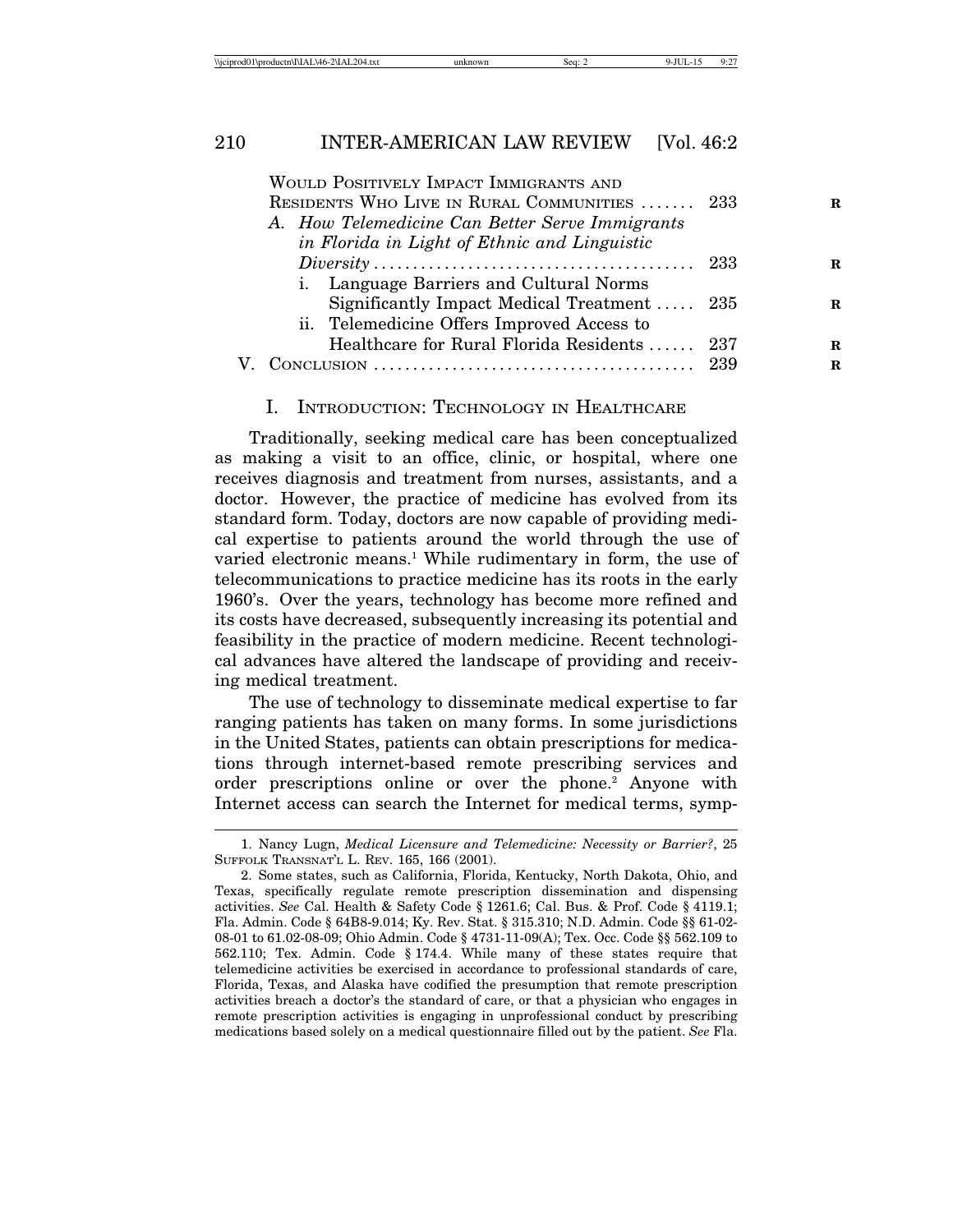toms, common diagnoses, and treatments. With the help of smart phones, people can use the WebMD application, or its website counterpart, to identify the common medical conditions associated with their symptoms.<sup>3</sup> In the age of technology, the options for accessing and receiving medical information, diagnosis, and treatment are boundless.

Three terms, each with their own distinct definitions and applications, have developed to describe the use of telecommunications within the practice of medicine: "telehealth," "cybermedicine," and "telemedicine."4 Telehealth is the broad term applied to the use of electronic information and telecommunications for long-distance health care, health education, public health, and health administration.5 Telehealth tends to focus on the preventative, promotive, and curative aspects of medicine.<sup>6</sup> Cybermedicine involves the distribution of health information through an Internet site without a previous or ongoing doctorpatient relationship.<sup>7</sup> Cybermedicine describes much of the information found in the results of Internet searches. Telemedicine, however, "is the term applied to the electronic connection between a provider of healthcare information and a seeker of that information."8 The term telemedicine is applied more narrowly than both telehealth and cybermedicine, as it focuses on the curative aspects of medicine and seeks to use technology to foster a long-distance medical relationship for a specific patient's needs. In other words, telemedicine uses technology to provide information to remote persons involved in a patient's care.9

Telemedicine is generally utilized in three broad categories. The first telemedicine practice involves one doctor sending images to another doctor, through one-way communication, and then the doctors discuss the image via telephone.10 The second use of telemedicine involves a video teleconferencing, which enables the doctor and the patient to see and hear each other as if they were

Admin. Code § 64B8-9.014, 22; Tex. Admin. Code § 174.4(b); 12 Alaska Admin. Code  $§$  40.967(27) – (28).

<sup>3.</sup> *See generally* Web MD, http://www.webmd.com/ (last visited Jan. 15, 2015).

<sup>4.</sup> Shannon S. Venable, *A Call to Action: Georgia Must Adopt New Standard of Care, Licensure, Reimbursement,* 54 EMORY L.J., 1183, 1184 (2005).

<sup>5.</sup> *Id.*

<sup>6.</sup> *Id.*

<sup>7.</sup> *Id.*

<sup>8.</sup> Lugn, *supra* note 1, at 167.

<sup>9.</sup> Venable, *supra* note 4, at 1184.

<sup>10.</sup> Regina A. Bailey, *The Legal, Financial, and Ethical Implications of Online Medical Consultations,* 16 J. Tech. L. & Pol'y 53, 60 (2011).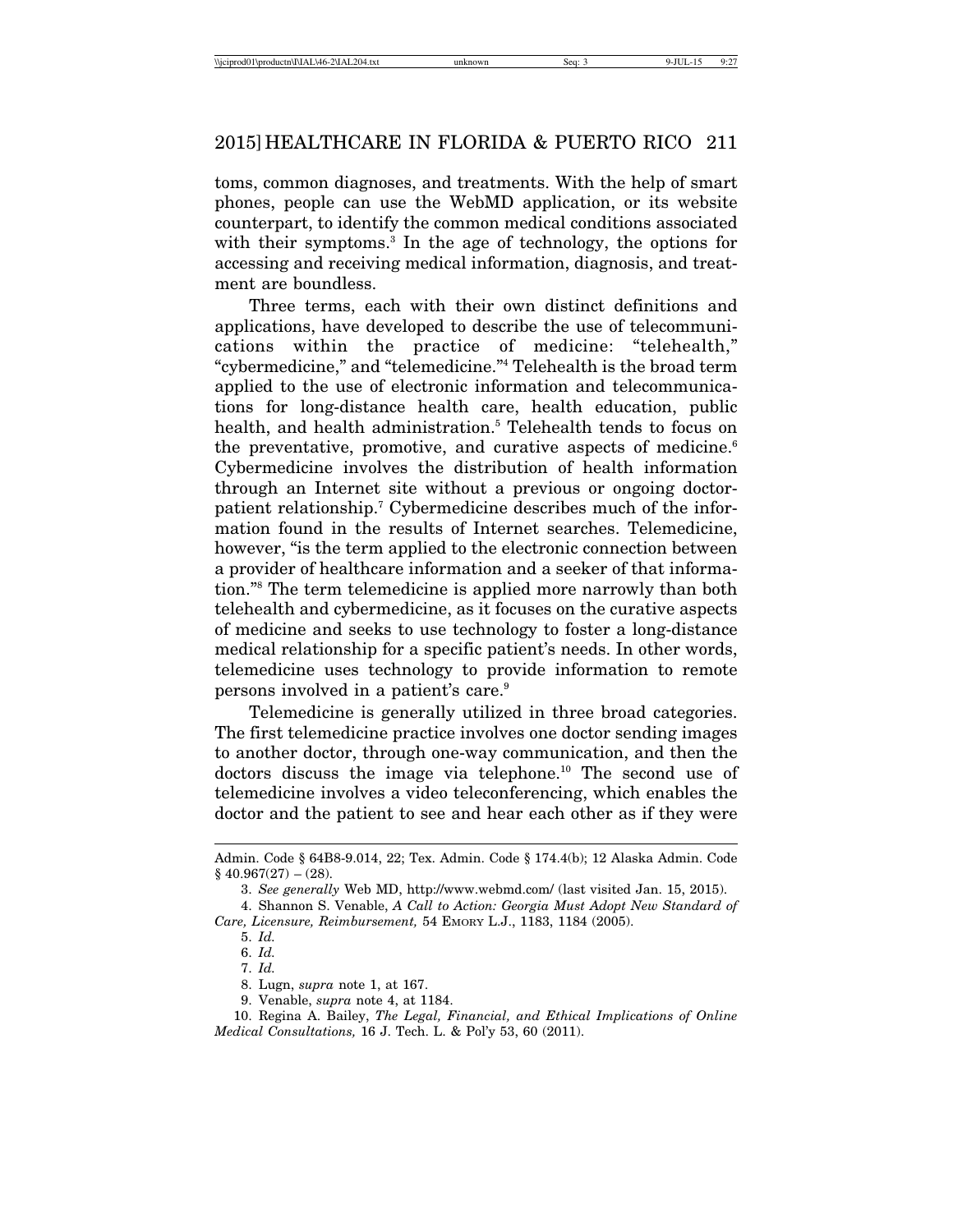face-to-face.11 The third telemedicine use involves complex twoway audio and video systems that transmit information from electronic stethoscopes, ostoscopes, endoscopes, microscopes, electrocardiograms, echocardiograms, and sonograms.<sup>12</sup> This third telemedicine system uses of video cameras for dermatology exams, and simultaneous transmission of x-rays and laboratory results.<sup>13</sup>

From the beginning, supporters of telemedicine have envisioned using modern technology to serve communities that lack access to proper medical care and proper treatment.14 Proponents claim that telemedicine is more cost effective and time efficient than traditional approaches to medical diagnosis and treatment<sup>15</sup> In addition, telemedicine offers practitioners the opportunity to provide care for otherwise uninsured or underinsured patients and enables physicians to offer more specialized care to patients with complicated medical impairments.<sup>16</sup>

While telemedicine is an exciting breakthrough and does have the potential to serve masses of previously underserved communities, a range of legal considerations serve as barriers for doctors seeking to harness the full potential telemedicine has to offer.<sup>17</sup> The legal obstacles imposed by Florida lawmakers have discouraged the practical use of telemedicine to serve diverse communities across Florida. Many residents in these communities are immigrants whose care comes with a variety of language, cultural, or ethnical needs that must be taken into consideration when providing medical treatment.

This comment will focus on current and potential uses of telemedicine, the narrow use of technology in the healthcare domain, and how Florida and Puerto Rican laws address the use of telemedicine. This comment has four purposes. First, it will examine the availability of telemedicine under Florida and Puerto Rican law. Second, this comment will analyze whether Florida and Puerto Rican physicians can utilize telemedicine to provide medical care to patients who have special medical needs or lack proper access to health care. Third, this comment will explore recent proposals to existing Florida laws and discuss how these changes would have impacted immigrant healthcare consumers.

<sup>11.</sup> *Id.*

<sup>12.</sup> *Id.*

<sup>13.</sup> *Id.*

<sup>14.</sup> *Id.* at 61.

<sup>15.</sup> *Id*. at 60.

<sup>16.</sup> Bailey, *supra* note 10, at 60.

<sup>17.</sup> Lugn, *supra* note 1, at 166.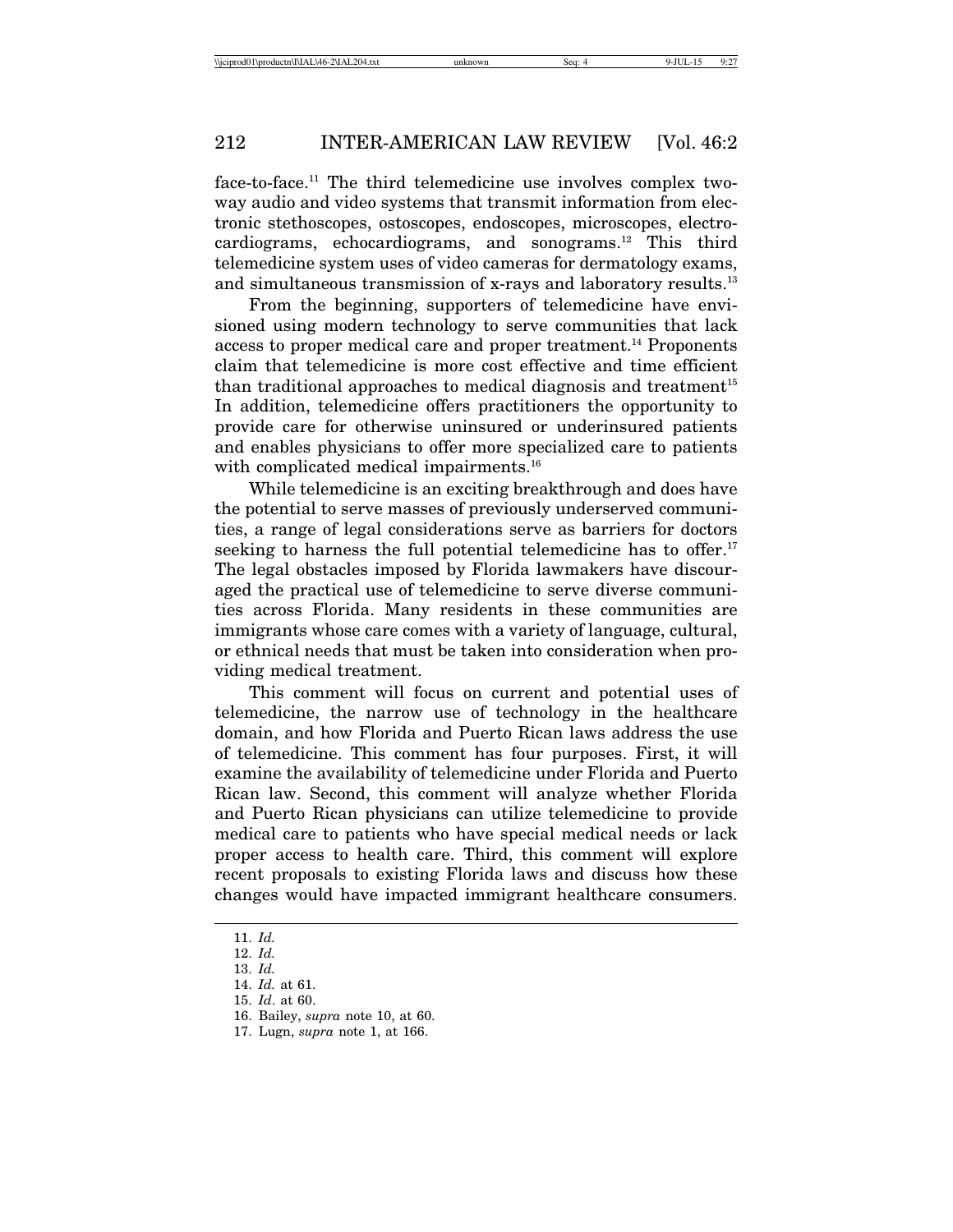Lastly, this paper will call for Florida and Puerto Rican legislatures to adopt changes to telemedicine laws in order to provide better medical care.

Part II of this comment will provide a brief background and history of telehealth and, more specifically, telemedicine. This section will also describe select state implementation of telemedicine networks and discuss two of the common legal obstacles that have arisen in the implementation of telemedicine: (1) determining what constitutes a physical examination; and (2) navigating insurance reimbursement for telemedicine services. Part III will discuss the current use of telemedicine in Florida and Puerto Rico and analyze relevant portions of administrative codes and statutes regulating the use of telemedicine. In addition, Part II will also discuss recently proposed Florida bills addressing telemedicine and how these bills could have potentially impact Florida patients. Part IV will address the need for an expansive telemedicine network in Florida in light of the Hispanic demographics of the state and rural communities in need of health care providers. Part V serves as the comment's conclusion.

# II. BACKGROUND: THE HISTORY OF TELEMEDICINE AND OVERVIEW OF STATE IMPLEMENTATION

Telemedicine utilizes modern technology, telecommunications, and medical information to provide healthcare to patients in distant regions—a feat made possible through telephone, emails, facsimile, video conferencing, electronic medical record transfers, robotic surgery, etc.18 Today, most telemedicine programs provide consultations via video conferences, or "store-and-forward" technology.19 "Store-and-forward" technology is commonly used for teleradiology.20 However, the program has been utilized for psychiatry, cardiology, ophthalmology, and orthopedic teleconsultations as well.<sup>21</sup>

# *A. How It All Began – A Brief Overview of How Telemedicine Got Its Roots*

The transfer of medical information to remote locations began

<sup>18.</sup> *Id.* at 167–168.

<sup>19.</sup> Talley L. Kaleko, *A Bold Step: What Florida Should Do Concerning the Health of Its Rural Communities, Licensure, and Telemedicine*, 27 FLA. ST. U. L. REV. 767, 767 (2000). 20. *Id.*

<sup>21.</sup> *Id.* at 767–768.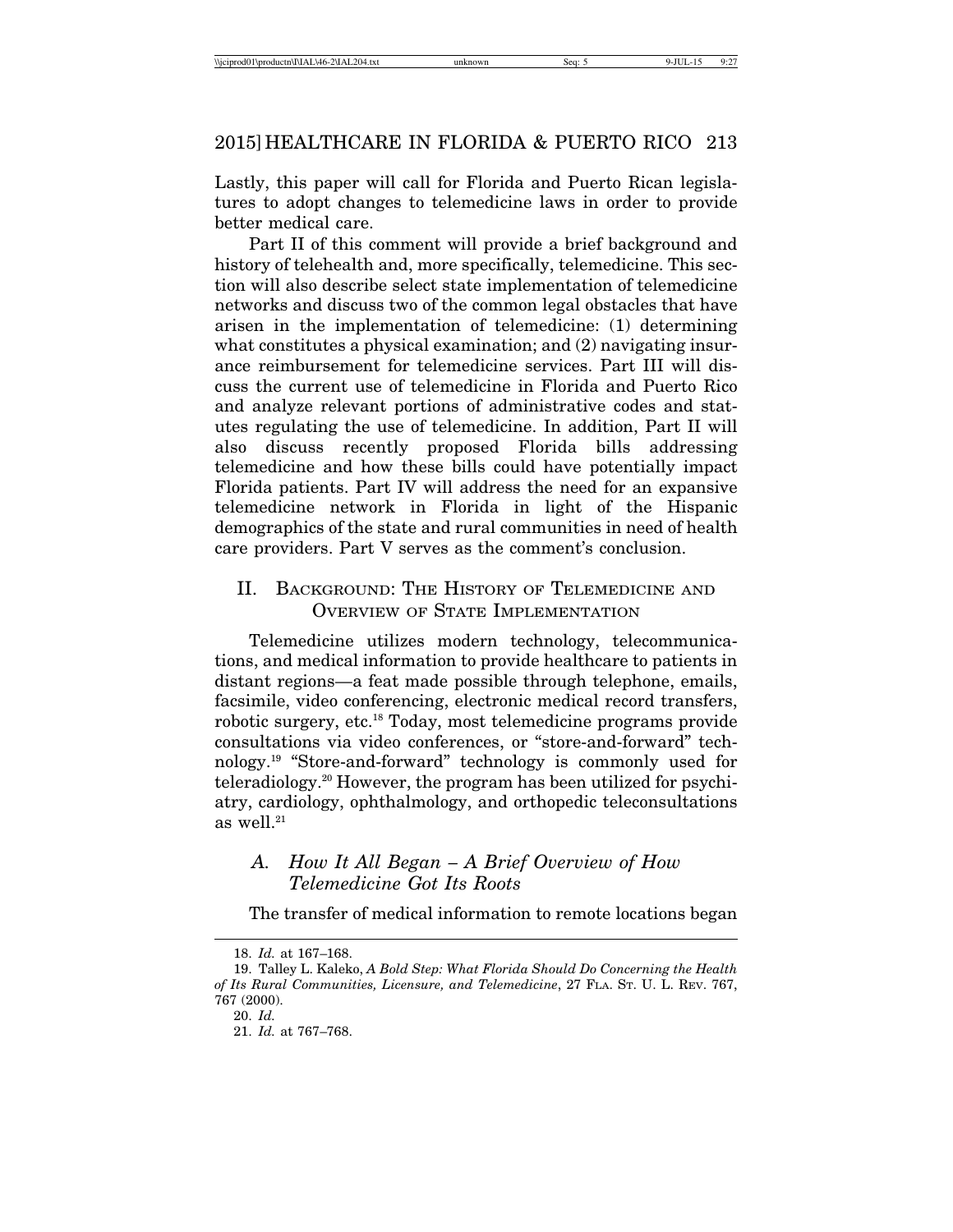with rather simple forms in the early 1900s. In 1905, Willem Einthoven sent electrocardiogram and phonocardiogram data from the Academic Hospital of Leyden to his laboratory via telephone.22 By the 1920s, it was standard practice to transmit medical information via radios.<sup>23</sup> Nebraska implemented a two-way television educational service in the mid-1950s in response to the difficulties of providing face-to-face psychiatry services to patients across the state.<sup>24</sup>

Even though telemedicine found its humble beginnings in the first half of the 1900's, it didn't begin taking firm root until the early 1960's when the National Aeronautics and Space Administration ("NASA") began monitoring physiological measurements of astronauts in space.<sup>25</sup> By 1973, NASA developed the Space Technology Applied to Rural Papago Health Care (STARPAHC) program, which utilized microwave topology to provide consultations between remote clinics.26 This technology was used to transmit information between mobile facilities in Sells, Arizona, and the stationary consulting hub in Phoenix, Arizona.<sup>27</sup> Though successful in aiding remote medical care, the exorbitant costs derailed the program by 1977.28

Telemedicine has commonly involved the use of video-conferencing and other private network electronic means to disseminate medical information to patients or other physicians at a geographical distance.29 With the development of technology and the increased access to the Internet outside of the United States of America, telemedicine has evolved and, today, extends across the globe to locations where physician licensing sometimes presents less of an issue.<sup>30</sup>

In 1988, much of Soviet Armenia's medical infrastructure was destroyed in a massive earthquake.<sup>31</sup> In response, NASA

<sup>22.</sup> RONALD C. MERRELL, HISTORICAL NOTES ON TELEMEDICINE, TELEMEDICINE FOR TRAUMA, EMERGENCIES, AND DISASTER MANAGEMENT 2 (2010).

<sup>23.</sup> *Id.*

<sup>24.</sup> *Id.*

<sup>25.</sup> *Id.*

<sup>26.</sup> *Id.*

<sup>27.</sup> *Id.*

<sup>28.</sup> MERRELL, *supra* note 22.

<sup>29.</sup> Kerry A. Kearney and Celia M. Santander, *Telemedicine: Evolving into Cyberspace,*13 HEALTH LAW, 28 (April 2001).

<sup>30.</sup> *Id.*

<sup>31.</sup> CHARLES R. DOARN, EVOLUTION OF TELEMEDICINE IN THE SPACE PROGRAM AND EARTH APPLICATIONS, TELEMEDICINE FOR TRAUMA, EMERGENCIES, AND DISASTER MANAGEMENT 13 (2010).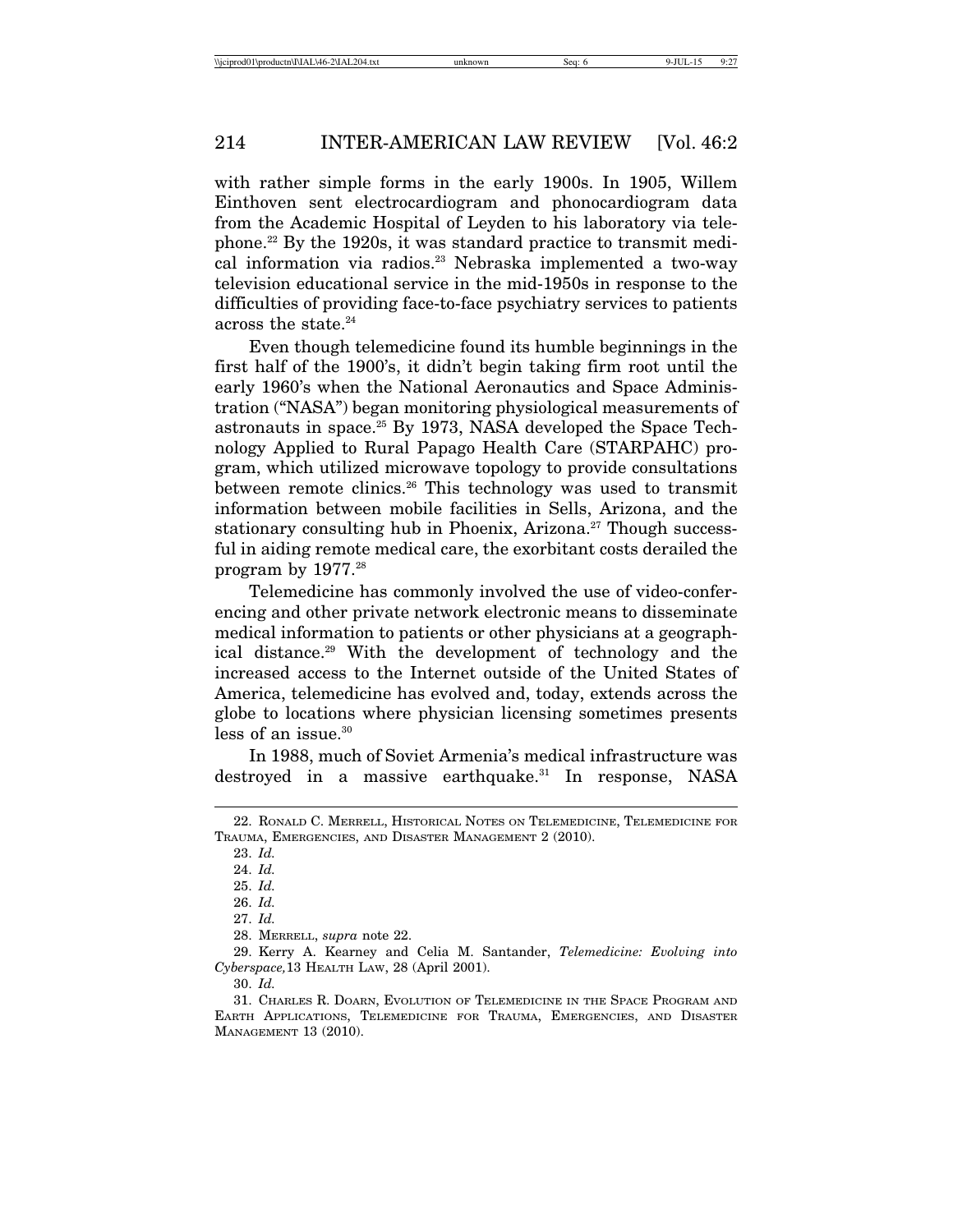partnered with the Armenian government to establish a telecommunications connection, called the Spacebridge, to link medical centers in the United States, Yerevan, Armenia, and Moscow.32 Though it took several months to negotiate and implement, NASA was able to use a satellite-based system to link three United States hospitals with Yerevan.<sup>33</sup> With this connection, disasterzone physicians presented 240 medical cases via satellite and United States physicians were able to provide diagnoses in about sixty cases.<sup>34</sup> The Spacebridge was later used to tend to children injured in a train explosion in Ufa, Russia the same year.<sup>35</sup>

NASA conducted the first international conference on telemedicine in 1991, setting the stage for telemedicine both domestically and abroad.<sup>36</sup> Speakers from many different professional backgrounds presented papers and gave presentations throughout the conference, each addressing the overall goal of the convention: to "convene an international, multidisciplinary gathering of experts to discuss the emerging field of telemedicine and assess its future directions; principally the application of the space technology to disaster response and management, but also to clinical medicine, remote health care, and other needs."37 As a result, the conference sparked the drafting of legislation by the U.S. Congress and policy development by the United Nations.<sup>38</sup> Three years later, another telemedicine conference was held, prompting more attention and literature on telemedicine.<sup>39</sup>

# *B. What Telemedicine Looks Like Now: Modern Telemedicine Practices and a Brief Overview of Select State Implementation*

Now, in a more developed state, the use of modern technology allows patients and doctors to obtain primary and secondary medical opinions<sup>40</sup> and exchange information for diagnosis, treatment,

<sup>32.</sup> *Id*.

<sup>33.</sup> *Id*.

<sup>34.</sup> *Id*.

<sup>35.</sup> *Id*.

<sup>36.</sup> *Id*.; *International Telemedicine/Disaster Medicine Conference: Papers and Presentations,* NP-207 (1991) available at http://ntrs.nasa.gov/archive/nasa/casi.ntrs .nasa.gov/19940007315\_1994007315.pdf.

<sup>37.</sup> *International Telemedicine/Disaster Medicine Conference: Papers and Presentations,* NP-207 (1991) available at http://ntrs.nasa.gov/archive/nasa/casi.ntrs .nasa.gov/19940007315\_1994007315.pdf.

<sup>38.</sup> DOARN, *supra* note 31, at 13.

<sup>39.</sup> *Id*.

<sup>40.</sup> Lugn, *supra* note 1, at 168.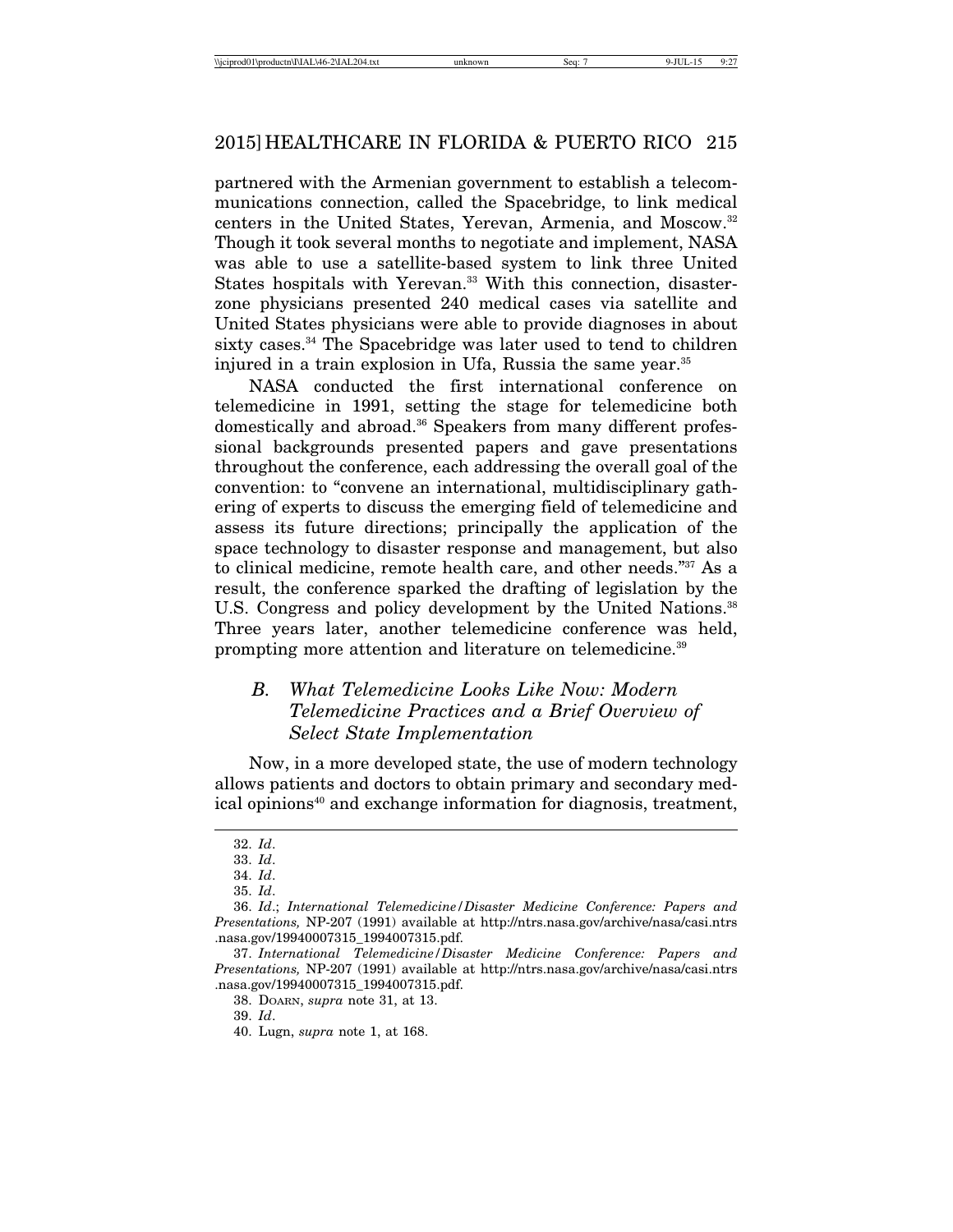and prevention of disease and injuries.<sup>41</sup> To function to the fullest extent, telemedicine requires an array of hardware, software, telecommunication networks, and modern technology.42 In addition, telemedicine further requires a set of standard operating procedures, willing healthcare providers, and a need for medical information in areas geographically remote from the information source.<sup>43</sup>

The use of telemedicine within the United States, however, comes with more seemingly insurmountable barriers. In the United States, physician licensure is regulated on a state-by-state basis.44 Authority is vested in State legislators to regulate the use, prohibition, and availability of telemedicine as a legitimate means of providing medical care to patients.45 Many states have imposed statutory or regulatory guidelines to address the use of telemedicine within their borders.46 Some of these states have readily accepted the use of telemedicine while others either forbid its use or take a more conservative approach.<sup>47</sup>

Texas, for example, has attempted to demonstrate a serious commitment to telemedicine through legislation aimed at removing some of the common barriers that arise in the implementation of telemedicine.48 "S.B. 789 requires the Texas Health and Human Services Commission to begin: (1) overseeing Medicaid reimbursement for telemedicine services providers; (2) implementing various telemedicine pilot programs; and (3) setting minimum standards for operating system software and hardware used by health care facilities engaged in telemedicine.<sup>"49</sup> In addition, the University of Texas, Medical Branch, has developed a telemedicine center where physicians conduct approximately 3,300 video telemedicine consultations per month.<sup>50</sup> While most of these patients are Texas Department of Criminal Justice inmates, the program is also used to treat patients on cruise ships and off-

<sup>41.</sup> Venable, *supra* note 4, at 1184.

<sup>42.</sup> Lugn, *supra* note 1, at 167–68.

<sup>43.</sup> *Id.*

<sup>44.</sup> *See* U.S. Const. Amend. X.

<sup>45.</sup> *See* U.S. Const. Amend. X; Paul Spradley, *Telemedicine: The Law Is the Limit,* 14 Tul. J. Tech. & Intell. Prop. 307, 317 (2011).

<sup>46.</sup> *See infra* text accompanying notes 48 to 59.

<sup>47.</sup> *See infra* text accompanying notes 48 to 59.

<sup>48.</sup> Gilbert Eric DeLeon, *Telemedicine in Texas: Solving the Problems of Licensure, Privacy, and Reimbursement*, 34 ST. MARY'S L.J., 651, 653 (2003).

<sup>49.</sup> *Id*.

<sup>50.</sup> Bailey, *supra* note 10, at 60.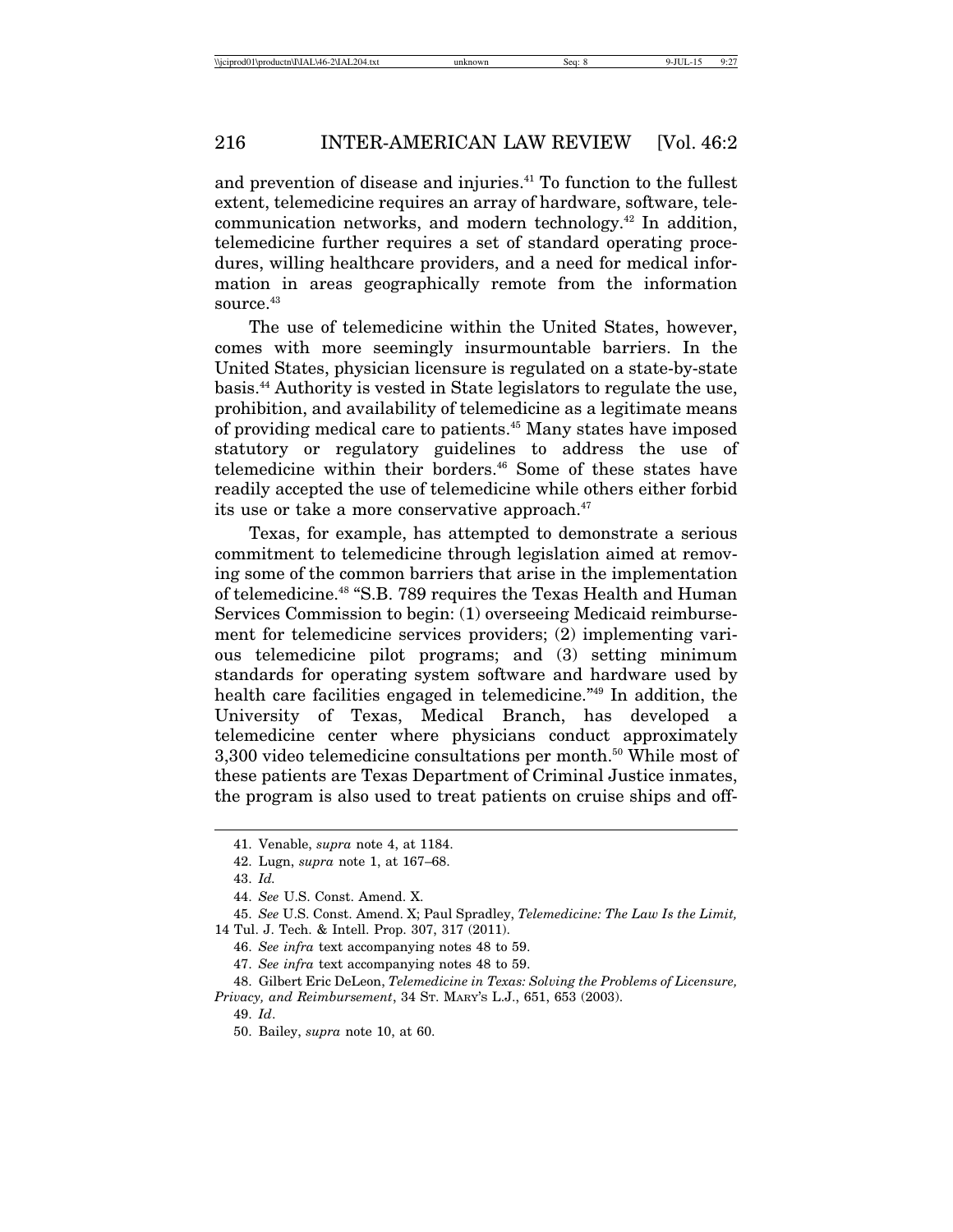shore drilling rigs. $51$ 

This commitment to telemedicine comes with minimum requirements for establishing a physician-patient relationship for physicians who choose to utilize telemedicine in their practice. Texas expressly requires physicians to verify a patient's identity, obtain an appropriate patient history and physical, and assure the availability of the physician for any potential follow-up care or treatment.52 In addition, Texas goes a step further to regulate a physician's supervision of non-physician practitioners who help use telemedicine procedures and limit the maximum number of non-physician practitioners a physician may supervise during each encounter.<sup>53</sup> Georgia, however, refuses to embrace the use of telemedicine, despite calls for modifications to existing polices. $54$ 

While Alaska discourages the use of remote prescription activities, Alaska's Tribal Health System has implemented a program, the Alaska Federal Health Care Access Network, which remotely connects over 200 clinics around the state to provide consultations and care.<sup>55</sup> This program was started, in large part, due to the unique challenges Alaskan patients have in accessing healthcare.56 Interestingly, this program has been implemented by tribal organizations and was initially funded by multiple Federal agencies, including the Indian Health Service, the Department of Health and Human Services, the Department of Defense, and the Department of Veteran Affairs.<sup>57</sup> Since 2004, however, the Indian Health Service has been the primary funding source of the program.58 Regardless of funding, the program has seen great success in providing healthcare to over one hundred thousand patients around the state.59 Alaska serves as an example of how telemedicine can be effectively utilized to reach rural patients and maximize healthcare statewide.

<sup>51.</sup> *Id.*

<sup>52.</sup> Tex. Admin. Code § 174.4(a).

<sup>53.</sup> Tex. Occ. Code § 111.004(3), (4).

<sup>54.</sup> Venable, *supra* note 4, at 1154.

<sup>55.</sup> AHRQ INNOVATIONS EXCHANGE, http://www.innovations.ahrq.gov/content.aspx ?id=3932 (last visited Feb. 15, 2014).

<sup>56.</sup> *See id.*

<sup>57.</sup> *See id.*

<sup>58.</sup> *Id.*

<sup>59.</sup> RURAL TELEMEDICINE AND TELEHEALTH: THE ALASKAN EXPERIENCE, INSTITUTE OF SOCIAL AND ECONOMIC RESEARCH, http://www.comsoc.org/files/About%20Comsoc/ DLT/DSP/EMEA/Hudson-DSP-EMEA2011-Presentation.pdf; AFHCAN TELEHEALTH SOLUTIONS, www. Afhcan.org (last visited Feb. 15, 2014).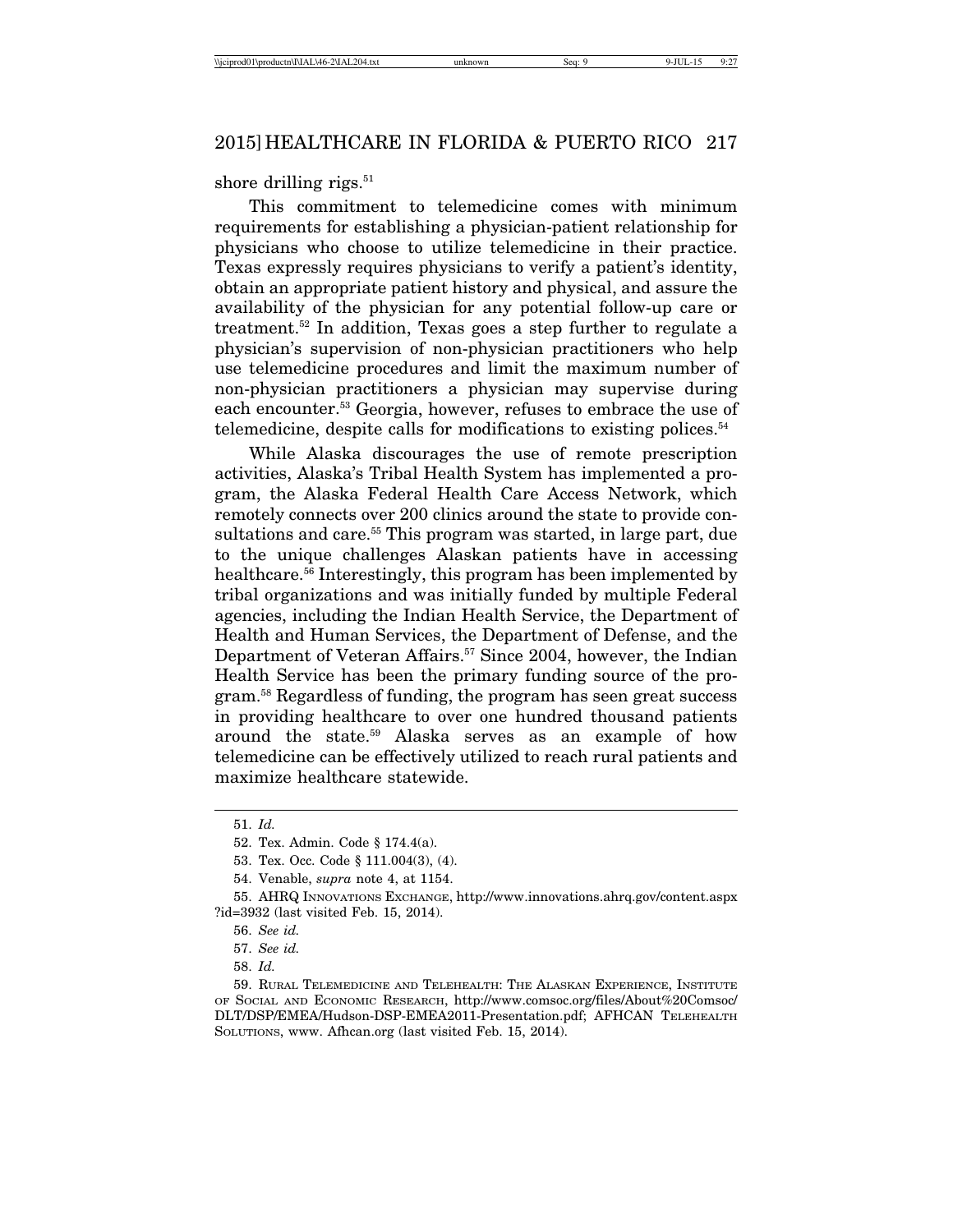# *C. Legal, Ethical, and Financial Obstacles States Commonly Encounter When Attempting to Implement Telemedicine Practices*

Telemedicine offers a wide range of benefits, justifying the trend towards implementing more technology in traditional medical practices. As with any new system, however, there are a number of obstacles standing in the way of wide-ranging implementation. Many of the potential problems arise only in the context of distinct telemedicine practices, while other challenges are broader and more readily absolved through cooperation by the legislature.

In telemedicine practices via the Internet, where a physician treats a new patient without the ability to conduct a physical examination, there is always a chance that critical issues will be missed and diagnoses will be incorrect. Even though video teleconferencing allows the patient to be visually inspected, thereby improving the physician's ability spot critical issues absent in email communications, the physician still lacks the ability to physically touch and palpate the patient in order to identify signs and symptoms that may be necessary for a diagnosis.<sup>60</sup> While this form of telemedicine would be wholly inappropriate for some medical conditions, video conferencing would be acceptable for medical conditions where physical touch is not necessary for proper diagnosis and treatment. Nonetheless, a traditional physical exam still offers advantages that telemedicine is not yet able to offer. These concerns have the potential not only to leave physicians vulnerable to legal liability but also to create grave consequences for a misdiagnosed or under-treated patient.

In addition to concerns surrounding proper diagnosis and treatment, telemedicine may provide a greater opportunity for consumers to engage in fraudulent or abusive practices. $61$  In oneway internet communication, consumers may be able to circumvent identification procedures, allowing people to pose as someone else in order to receive medical care.62 In addition, online consultations may allow patients to be less than truthful concerning medical conditions, current medications, and current symptoms.<sup>63</sup> However, the potential for fraud is also present in traditional medical treatment scenarios. While it is not likely that these con-

<sup>60.</sup> Bailey, *supra* note 10, at 57.

<sup>61.</sup> *Id*.

<sup>62.</sup> *Id*.

<sup>63.</sup> *Id*.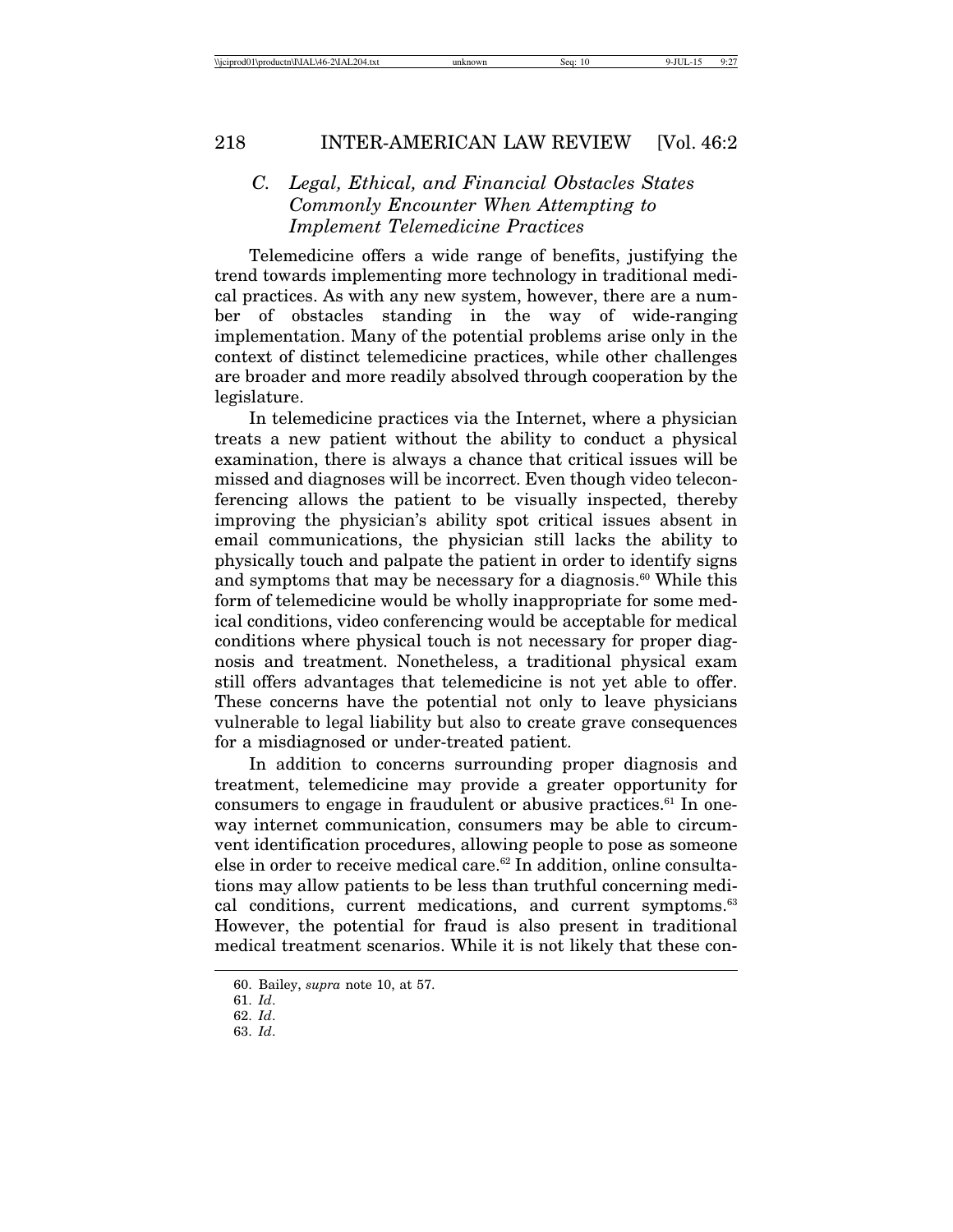cerns can be completely eradicated in the telemedicine context, strict identification measures and the use of systems to identify reporting inconsistencies can be implemented to reduce the likelihood of fraud.

Furthermore, physician licensing is often a focal point of discussions concerning telemedicine because physicians are licensed based on state-by-state requirements. Each state has laws prohibiting the unlicensed practice of medicine within its jurisdiction. Therefore, without uniform licensing across the nation, the full potential of telemedicine is thwarted by state law.

# *D. Lack of a Traditional Physical Examination*

Typically, a physical examination by a licensed practitioner is required for diagnosis and treatment of a patient. A physical examination traditionally includes "a general survey, vital signs, examination of the skin, palpation of the neck, auscultation of the heart and lungs, auscultation and palpitation of the abdomen, palpation of the pulses in all four extremities, testing reflexes, mental status exam, and rectal and genital exams."64 These examinations are centered on observations gathered through the physician's senses, including touch, sight, sound, and smell.<sup>65</sup>

Telemedicine involves the use of technology to provide healthcare to patients in distant regions.<sup>66</sup> As such, during telemedicine events, the physician and the patient are not in the same room, and the physician is unable to engage in a traditional physical examination.67 Where palpation is important for diagnosis, the physician must rely on the findings of other health-care workers.<sup>68</sup> Though a physician is limited in conducting an examination during a telemedicine event, advances in technology may decrease limitations in the future.<sup>69</sup>

#### *E. Insurance Reimbursement for Medical Providers*

Reimbursement for telemedicine services varies amongst private insurers, Medicaid, and Medicare. Medicare, the federal

<sup>64.</sup> *Id*. at 84 (citing Lynns Bickley & Peter G. Szilagvi, Bates Guide to Physical Examination and History Taking, 10–13 (Lippincot Williams & Wilkins, 8th ed. 2003)).

<sup>65.</sup> *Id*.

<sup>66.</sup> *See supra* text accompanying notes 8 to 9.

<sup>67.</sup> N. M. Hjelm, *Benefits and Drawbacks of Telemedicine,* 11 J. OF TELEMEDICINE AND TELECARE 67 (2005).

<sup>68.</sup> *Id.*

<sup>69.</sup> *Id.*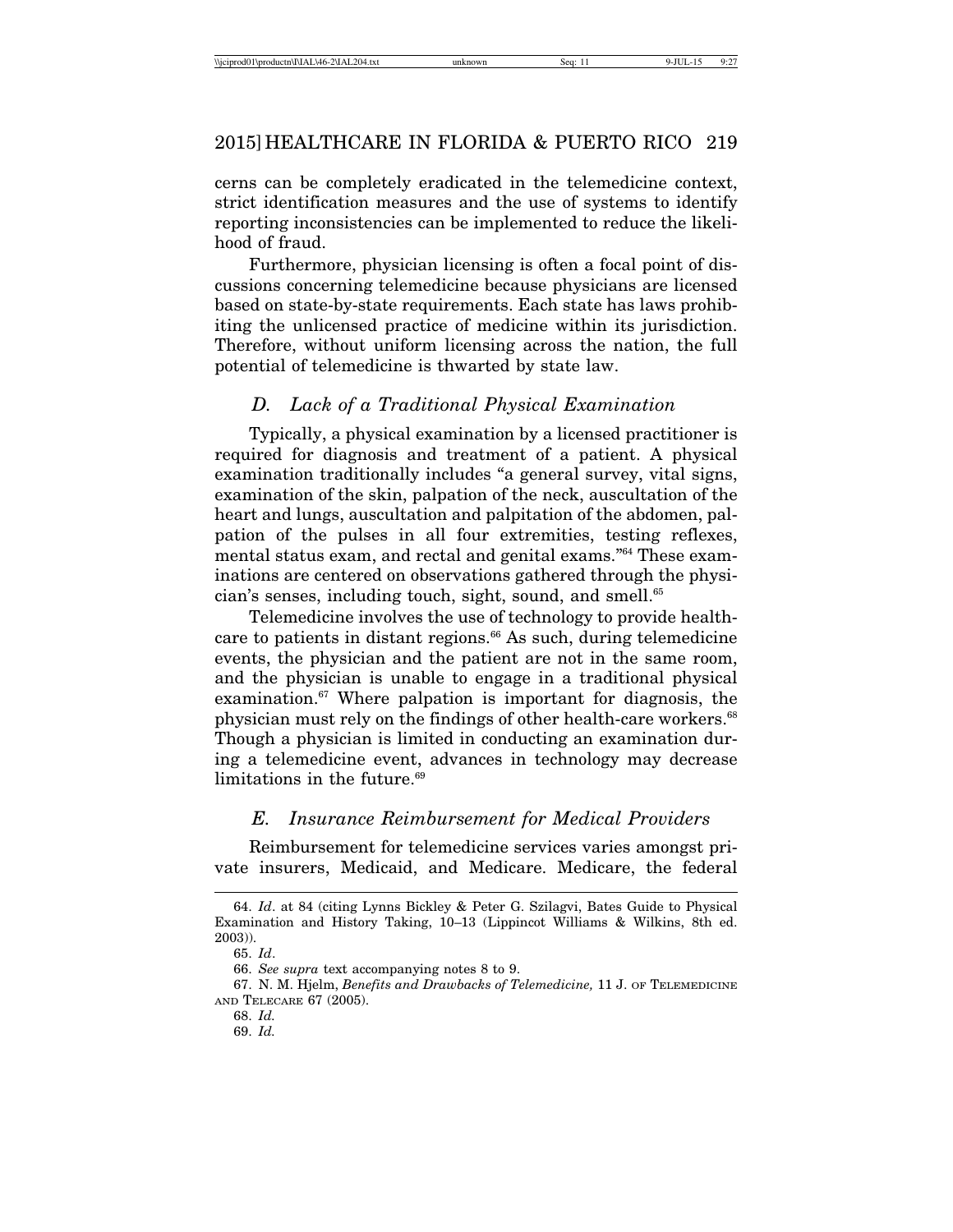health insurance for individuals sixty-five or older that qualify for Social Security benefits, began providing payment for "teleconsultations" in geographical areas that are identified as "rural health professional shortage areas" in 1999.<sup>70</sup> Reimbursements applied to initial, follow-up, or confirmatory teleconsultations in hospitals, outpatient facilities, and medical offices<sup> $71$ </sup> and required the physician to engage in higher levels of direct patient interaction that mimic a traditional face-to-face appointment.<sup>72</sup>

Medicare Part B provides for reimbursements for telemedicine services.73 However, Medicare Part B will only pay for interactive communications involving two-way, real-time communication between the patient and the physician.<sup>74</sup> Reimbursement, therefore, is not provided for telephone conversations, facsimile communication, or electronic mail communications.<sup>75</sup> Medicare will not reimburse providers for reviewing and interpreting prior examinations, dermatology photographs, or storeand-forward technology use.76 In addition, Medicare also refuses reimbursement for online medical consultations, $77$  in large part because the communication is conducted via e-mail. Furthermore, in order to be reimbursed by Medicare, the physician must be licensed by the state where the physician is practicing.<sup>78</sup> Though the patient's examination is under the control of the physician at a remote location,79 a telepresenter is not required unless the physician determines that it is medically necessary.<sup>80</sup>

Unlike Medicare's rigid reimbursement standards under Medicare, Medicaid has greater flexibility in providing reimburse-

<sup>70.</sup> *Id.* at 86–87; U.S. Department of Health and Human Resources and Services Administration, What are the reimbursement issues for telehealth?, available at http://www.hrsa.gov/healthit/toolbox/ruralhealthittoolbox/telehealth/whatarethereim bursement.html.

<sup>71.</sup> *Id.*

<sup>72.</sup> *Id.*

<sup>73.</sup> *Id*. at 87.

<sup>74.</sup> *Id*. at 86–87; U.S. Department of Health and Human Resources and Services Administration, *What are the reimbursement issues for telehealth?*, HRSA, http:// www.hrsa.gov/healthit/toolbox/ruralhealthittoolbox/telehealth/whatarethereimburse ment.html.

<sup>75.</sup> *Id*. at 86–87.

<sup>76.</sup> The exception to this rule is that Medicare will provide for store-and-forward technology, under limited circumstances, in Alaska and Hawaii. 42 C.F.R. § 410.78(d); *see also* 42 C.F.R. § 410.78(a)(1).

<sup>77.</sup> Bailey, *supra* note 10, at 86–87.

<sup>78. 42</sup> C.F.R. § 410.78(b)(1).

<sup>79. 42</sup> C.F.R. § 410.78(b)(5).

<sup>80. 42</sup> C.F.R. § 410.78(c).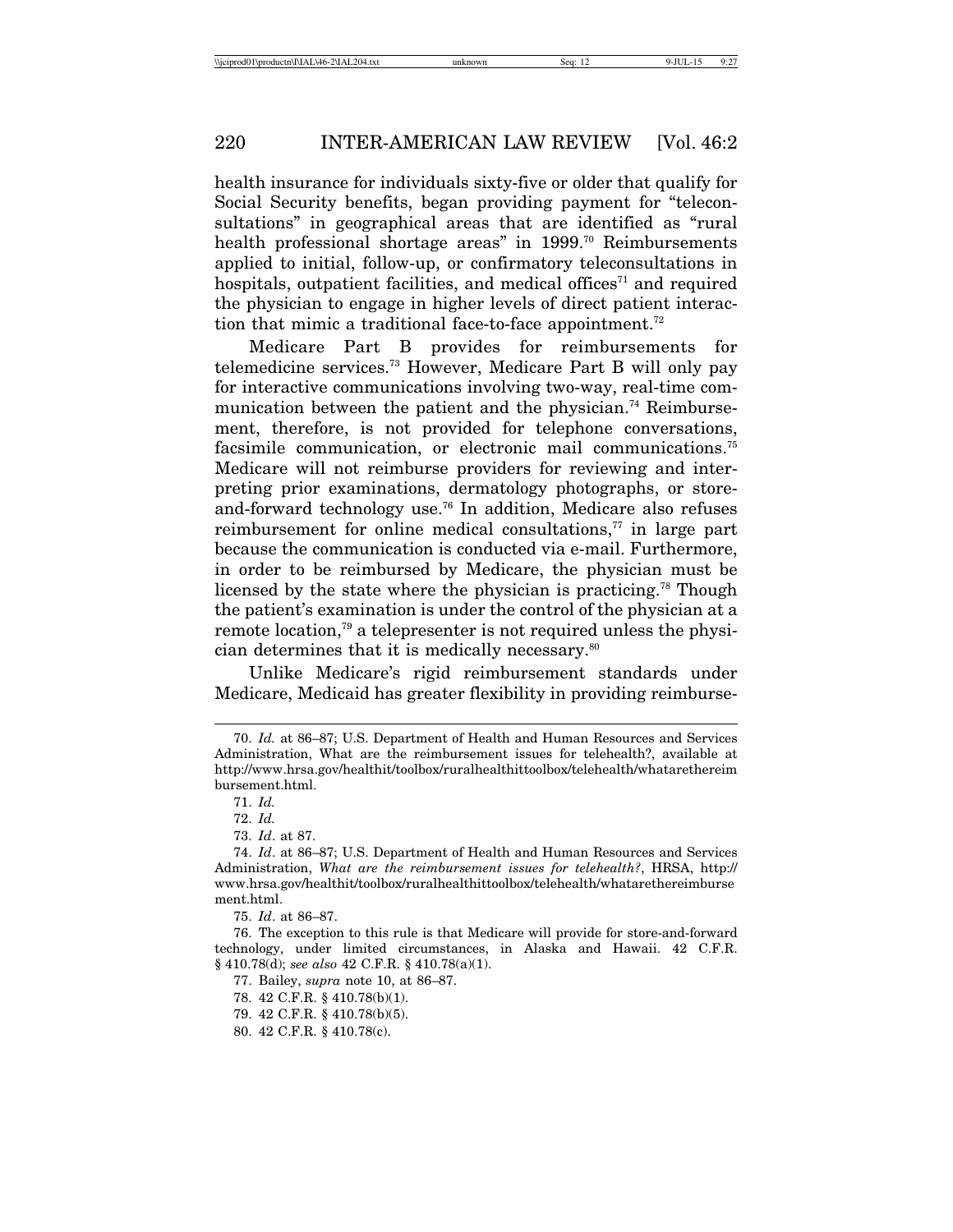ment for telemedicine services.<sup>81</sup> Though the federal government gives some money to states to run Medicaid programs, the state is given the power to establish its own eligibility standards and determine what services are rendered under the program, the amount of services it will provide, how long an individual is eligible for the services, and the scope of the services.<sup>82</sup> States are also given the latitude to determine how much an individual will pay for services and determine how the program is administered.<sup>83</sup> Regardless of the freedom bestowed upon the state, federal funds are conditioned on compliance with select mandates.<sup>84</sup>

Because states are given the opportunity to determine what medical service is provided through Medicaid, states can circumvent the traditional face-to-face requirements for reimbursement. As a result, most states have chosen to provide reimbursement for telemedicine services.85 Many of the states providing for telemedicine reimbursement provide payment for a wide range of telemedicine services; however, just like Medicare, online consultations do not qualify for reimbursement.<sup>86</sup>

While Medicare and Medicaid provide a substantial portion of healthcare benefits to Americans, many patients have private insurance. In efforts to promote telemedicine, some states require insurers to reimburse physicians for telemedicine services.<sup>87</sup> However, many state mandates are not clear about whether these reimbursement requirements apply to online consultations as well.<sup>88</sup> In the absence of state mandates, insurers have the option to provide payment for telemedicine. In some states, insurance companies such as Blue Cross, Blue Shield, and MVP Health Care have begun providing reimbursement for online consultations.<sup>89</sup> When insurers do not provide reimbursement for online medical consultations, patients with flexible spending accounts or health savings accounts can submit receipts in attempts to obtain reimbursement.90

88. *Id.* at 86–87.

90. *Id.*

<sup>81.</sup> Bailey, *supra* note 10, at 86-87; Medicaid is a state program that provides medical assistance to low income individuals as well as disabled individuals who do not yet qualify for Medicare.

<sup>82.</sup> *Id.*

<sup>83.</sup> *Id*.

<sup>84.</sup> *Id*.

<sup>85.</sup> *Id*.

<sup>86.</sup> *Id.*

<sup>87.</sup> Bailey, *supra* note 10, at 88.

<sup>89.</sup> *Id.*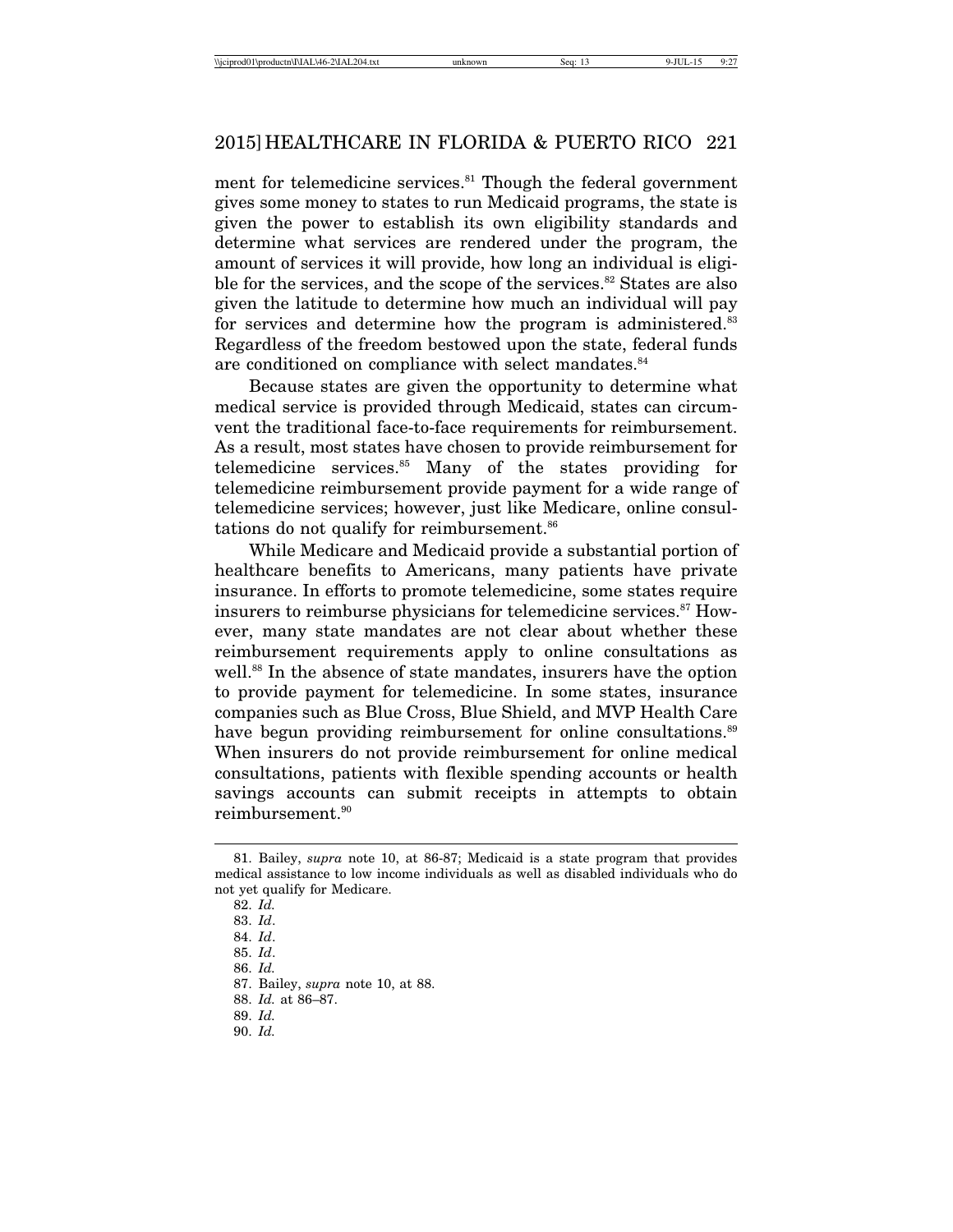# III. THE EVOLUTION OF FLORIDA'S APPROACH TO TELEMEDICINE: WHERE IT BEGAN, WHERE IT IS, AND WHERE IT IS GOING

# *A. The Beginning of the Telemedicine Movement in Florida*

Until 1999, Florida physician licensing statutes did not address telemedicine specifically.91 In 1999 and 2000, several telemedicine-focused bills were proposed during the Legislative Session.92 The 1999 House Bill 2125 passed and effectively created a telehealth task force in Florida.93 The intent of the bill was to "protect the health and safety of all patients in this state receiving services by means of such technology and to ensure the accountability of the health care professions with respect to unsafe and incompetent practitioners using such technology to provide health care services to patients of this state."94 The task forces were given the authority to recommend how to regulate telemedicine, analyze licensing laws, and determine what effect telemedicine would have on rural health care in Florida.<sup>95</sup> Another bill proposed in 1999, House Bill 1703, died in committee.<sup>96</sup> This bill sought to require any physician who exerted primary care to obtain a license in Florida.<sup>97</sup> According to the bill, a physician would have primary authority over a patient, and would therefore be required to obtain a Florida license, if the physician engaged in ongoing, regular, and official interpretations of radiographic images to any health care practitioner in Florida.<sup>98</sup> Nevertheless, over time, Florida began addressing telemedicine head on in its administrative codes, providing some guidance while leaving many holes and questions for physicians and insurers.

# *B. Current Laws and Regulations Addressing Telemedicine Use in Florida*

In Florida, lawmakers have imposed restrictions that seem-

<sup>91.</sup> Kaleko, *supra* note 19, at 772.

<sup>92.</sup> *Id*.

<sup>93.</sup> *Id*.; see Fla. HB 2125, § 175 (1999) available at http://laws.flrules.org/1999/ 397.

<sup>94.</sup> Fla. HB 2125, § 175(1) (1999); *see also* Kaleko, *supra* note 19, at 772; Fla. HB 2125, § 175 (1999).

<sup>95.</sup> Fla. HB 2125, § 175(3)(c) and (e).

<sup>96.</sup> *See* Fla. HB 1703 (1999).

<sup>97.</sup> *See id.*

<sup>98.</sup> *See id.*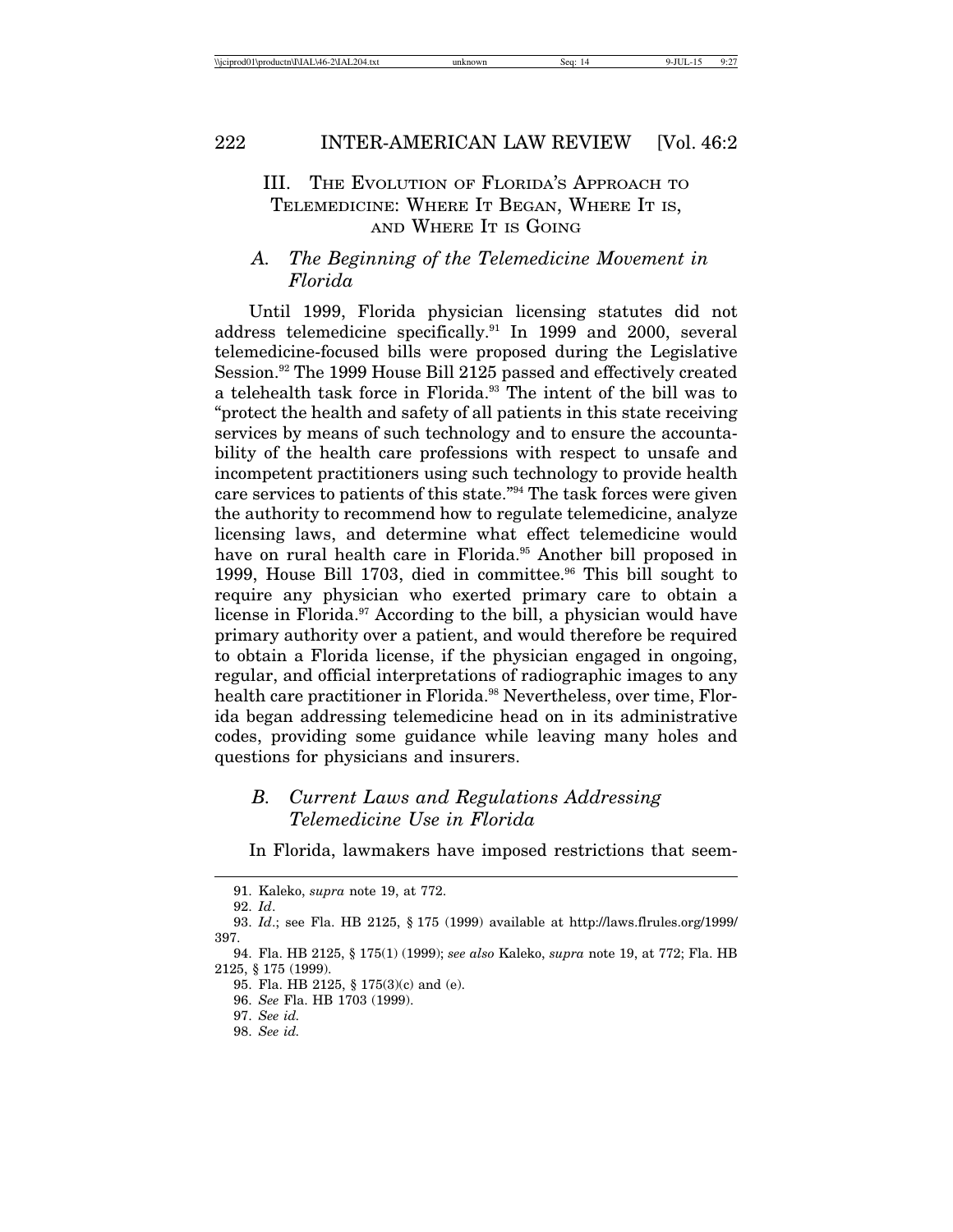ingly discourage the use of telecommunications for the dissemination of medical diagnosis in treatment.<sup>99</sup> As outlined in Florida Administrative Code, 64B8-9.0141(6), Standards for Telemedicine Practice, the use of telemedicine is prohibited unless three distinct requirements are met:

(6) Physicians and physician assistants shall not provide treatment recommendations, including issuing a prescription, via electronic or other means, unless the following elements have been met: (a) A documented patient evaluation, including history and physical examination to establish the diagnosis for which any legend drug is prescribed. (b) Discussion between the physician or the physician assistant and the patient regarding treatment options and the risks and benefits of treatment. (c) Maintenance of contemporaneous medical records meeting the requirements of Rule 64B8-9.003, F.A.C.100

This regulation prohibits medical professionals from providing treatment recommendations without first conducting a physical evaluation. A physical evaluation has traditionally been interpreted as an examination consisting of a face-to-face interaction.101 Because the Code expressly requires a physical examination, it implies that a physician is precluded from using telemedicine services unless the physician has conducted a prior in-person physical examination. Thus, the Code does not authorize physicians to engage in telemedicine with patients with whom they have no prior relationship. Furthermore, the Code implies the formation of a physician-patient relationship through the theory of reliance.

Traditionally, a physician-patient relationship can be established through express contract, an implied contract, reliance, or payment. Physician-patient relationships can be created through an implied contract when a patient requests services, and an agreement for services is made.<sup>102</sup> The relationship can also be created through reliance when "(1) the physician affirmatively advises the patient regarding a particular course of treatment; (2) it is foreseeable that the prospective patient would rely on the advice; (3) and the prospective patient in fact relies upon the advice."103 Regardless of disclaimers detailing otherwise, a physician-patient relationship is created when a physician accepts pay-

<sup>99.</sup> *See infra* text accompanying notes 100 to 122.

<sup>100.</sup> Fla. Admin. Code. R. 64B8-9.0141(6) (2014).

<sup>101.</sup> *See supra* text accompanying notes 61 to 62*.*

<sup>102.</sup> Bailey, *supra* note 10, at 98.

<sup>103.</sup> *Id*.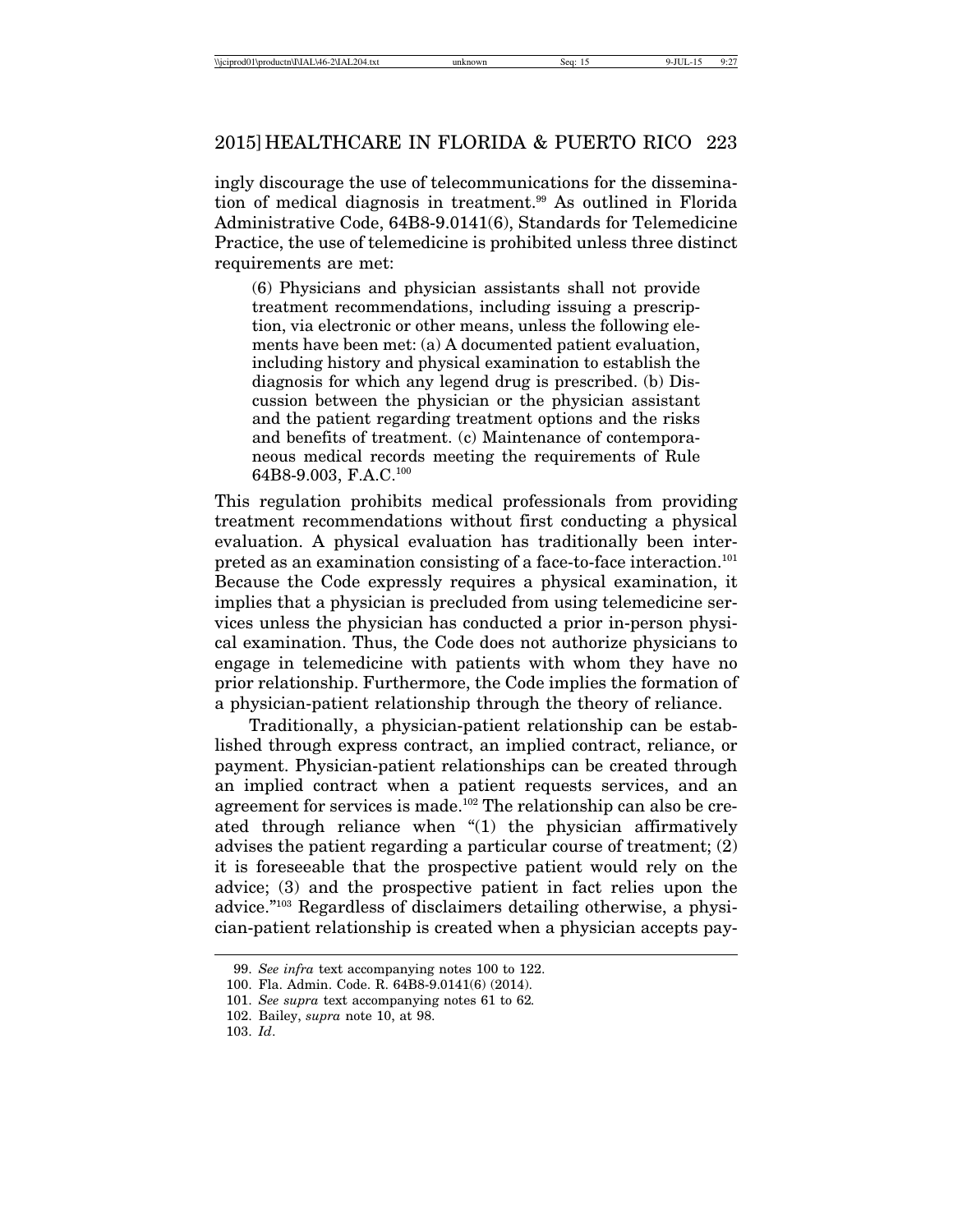ment in advance of services, bills a patient for services rendered, or is reimbursed for services provided.104 Thus, by demanding a physical evaluation and a thorough discussion of treatment as prerequisites for the use of telemedicine, the Code ensures that a physician-patient relationship is established.

Under Fla. Admin. Code R. 64B15-14.0081, restrictions are also imposed for physicians practicing osteopathic medicine.105 In addition to ensuring that a physician-patient relationship is established in accordance to traditional standards of care for diagnosis and treatment, Fla. Admin. Code. R. 64B15-14.0081(5) prohibits Doctors of Osteopathy from prescribing medications based solely on an electronic questionnaire.<sup>106</sup> The regulation explicitly creates a presumption that prescriptions written in this manner breach a standard of care and serve as a ground for disciplinary action.107 Thus, under this regulation, online consultations resulting in prescription medication would not be permitted.

Though the regulations, on their face, do not allow a Florida physician to treat a patient remotely, there are two exceptions that do allow some involvement in telemedicine, as provided under Florida Administrative Code 64B15-140081.<sup>108</sup> The first exception allows physicians to prescribe medications in cases of an emergency.109 The second exception allows physicians to prescribe medications in "on-call or cross-coverage situations in which the physician has access to patient records."110 It also allows physicians to provide consultations, but only in cases where there is "another physician who has an ongoing relationship with the patient, and who has agreed to supervise the patient's treatment, including the use of any prescribed medications."111 The term "consultation," as used in Section 458.303(1)(b), F.S., encompasses the actions of a physician lawfully licensed in another state, territory, or foreign country.112 A lawfully licensed physician is permitted to examine the patient, take a history and physical, review laboratory tests and x-rays, and make recommendations to a physician duly licensed in this state with regard to diagnosis and treatment

107. *Id*.

111. *Id.*

<sup>104.</sup> *Id*.

<sup>105.</sup> Fla. Admin. Code Ann. R. 64B15-14.0081 (2014).

<sup>106.</sup> Fla. Admin. Code Ann. R. 64B15-14.0081(5) (2014).

<sup>108.</sup> Fla. Admin. Code Ann. R. 64B15-14.0081(9)(a-d) (2014).

<sup>109.</sup> Fla. Admin. Code Ann. R. 64B15-14.0081(9)(b-c) (2014).

<sup>110.</sup> Fla. Admin. Code Ann. R. 64B15-14.0081(9)(d) (2014).

<sup>112.</sup> Fla. Admin. Code Ann. R. 64B8-2.001(6) (2013).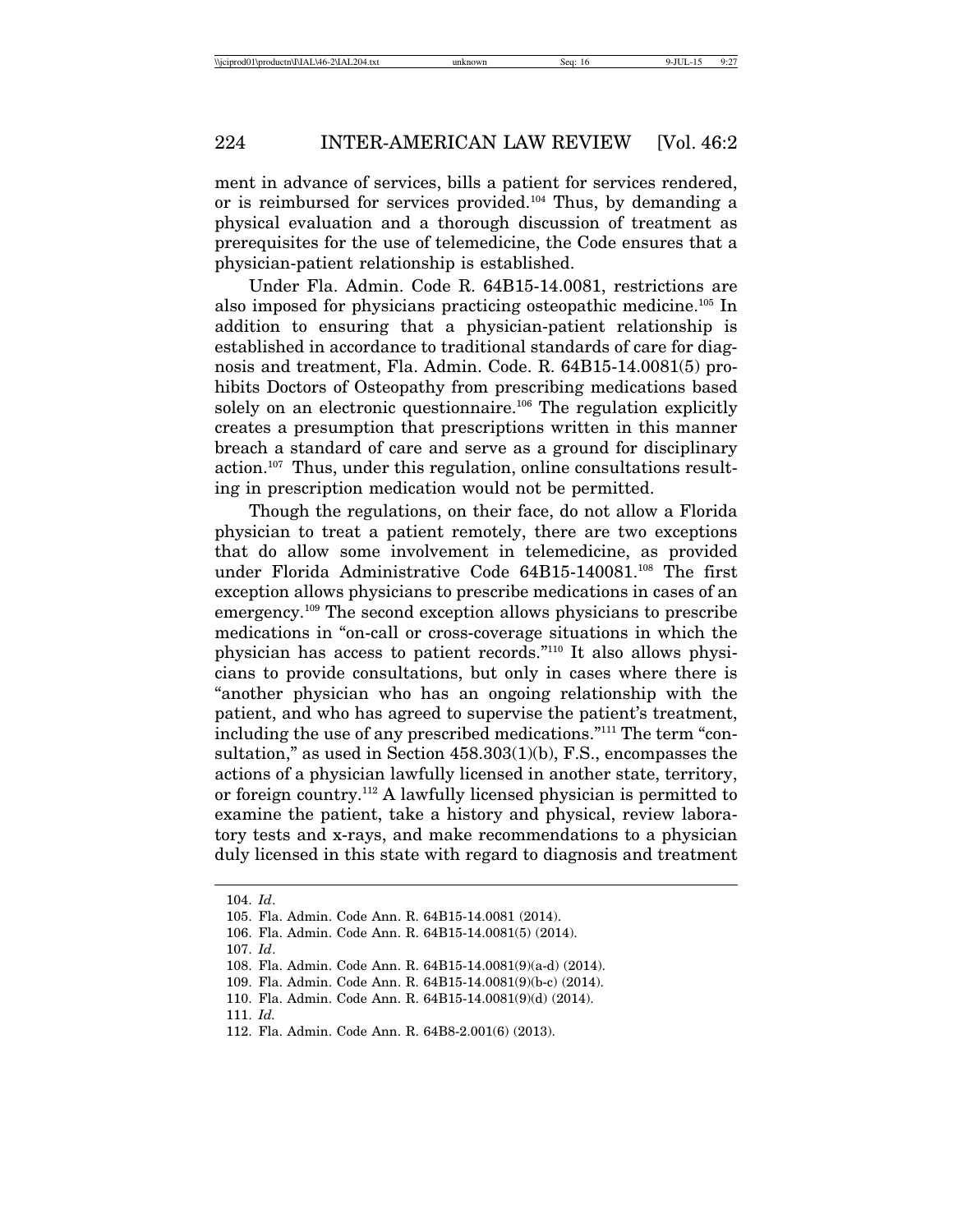of the patient.113 However, the term "consultation" does not include such physician's performance of any medical procedure on or the rendering of treatment to the patient."114

Florida's statutes explicitly allow for some inter-state telemedicine practices. Section 458.3255 of Florida Statutes states that "[o]nly a physician licensed in this state or otherwise authorized to practice medicine in this state may order, from a person located outside this state, electronic-communications diagnosticimaging or treatment services for a person located in this state."115 This statute allows physicians to engage in "store-and-forward" telemedicine services in the limited context of diagnostic imaging, but it also restricts physicians by limiting services to only persons located in the state.<sup>116</sup>

In sum, Florida's regulations allow Florida licensed physicians and doctors of osteopathy to engage in consultations remotely, using traditional telecommunication means. However, these consultations require that a physician, not a nurse, nurse's assistant, nurse practitioner, or other medical professional, provide direct care to the patient. This greatly limits telemedicine's potential by curtailing the ways in which physicians can render remote care for the many patients in need.

Florida's administrative code addresses telemedicine in contexts outside of just licensed physicians. The Code discourages the use of telemedicine in nutritional assessment contexts as well. Florida Administrative Code, 64B8-44.007(21) provides:

(21) The licensee's initial nutritional assessment of a patient must be done in a face-to-face setting, and may not be done by telephone, fax, or internet, except through use of a two point or multiple point video-conferencing system to provide each participant with a video camera, microphone and speakers which allow video and audio communication between all participants as if they were virtually seated in the same room. Communication between the patient and the licensee subsequent to the initial nutritional assessment may be accomplished either face-to-face or by other means, in the reasonable clinical judgment of the licensee. Federal programs that are federally funded are exempt from this subsection, so long as the administration of the program follows the dictates of the federal statutes and

116. *Id.*

<sup>113.</sup> *Id.*

<sup>114.</sup> *Id.*

<sup>115.</sup> Fla. Stat. Ann. § 458.3255 (2013).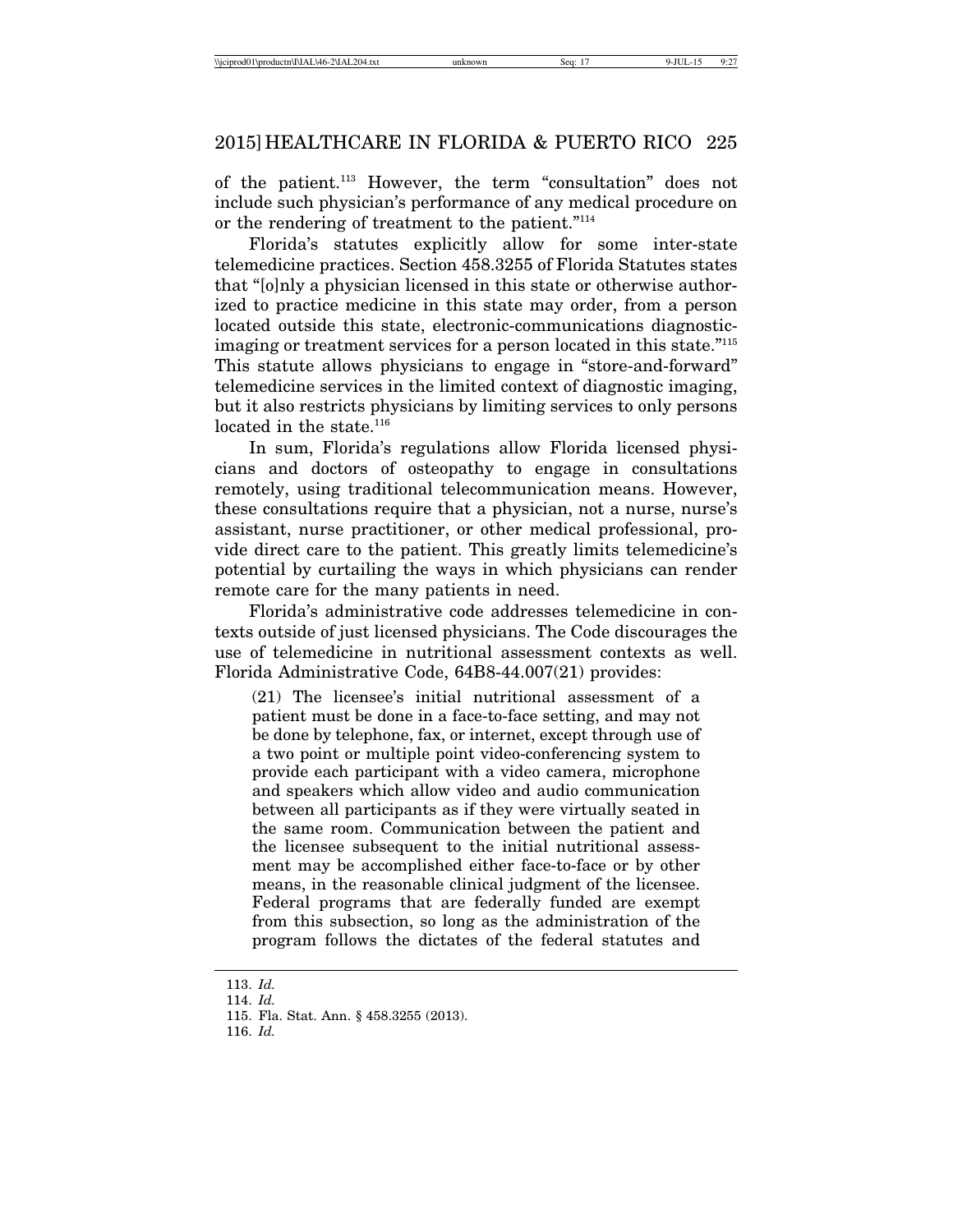rules applicable to the program.<sup>117</sup>

Unlike the regulatory provisions for physicians, this provision, aimed at professionals licensed to provide nutritional assessments, explicitly requires face-to-face interactions.<sup>118</sup> However, these face-to-face interactions may be conducted via videoconferences, as long as the interaction is carried out in accordance to the prescribed guidelines.119 When set against the backdrop of the physician regulations, the requirements for utilizing telemedicine in the nutritional assessment context are more lax. The more liberal use of telemedicine for nutritional assessments may be due to the nature of the interaction with the patient.

Pharmacists are also addressed in laws concerning the use of telemedicine. Section 465.016, Florida Statutes provides grounds for denial of a license or disciplinary action for any "pharmacist who knows, or has reason to believe that the purported prescription is not based upon a valid practitioner-patient relationship."120 This sanction imposes a restriction for filling prescriptions from doctors who may not be creating valid practitioner-patient relationships.121 The concern is that some telemedicine services may not create a traditional valid physician-patient relationship. If so, a pharmacist may be sanctioned for filling a prescription that was provided through the telemedicine service, provided the pharmacist knows, or has reason to know of the improper physicianpatient relationship.122 However, enforcing this statute may be problematic because it requires a pharmacist to have knowledge of a relationship he or she may not be privy to.

# *C. Telemedicine Practices Currently Used in Florida*

Though Florida regulations, on their face, discourage the use of telemedicine without an existing physician-patient relationship, some hospitals in Florida have found ways to utilize technology in providing remote health care.<sup>123</sup> Florida authorizes the use

<sup>117.</sup> Fla. Admin. Code Ann. R. 64B8-44.007(21) (2010).

<sup>118.</sup> *Id.*

<sup>119.</sup> *Id.*

<sup>120.</sup> Fla. Stat. § 465.016.

<sup>121.</sup> *Id.*

<sup>122.</sup> *Id.*

<sup>123.</sup> *See* MIAMI CHILDREN'S HOSPITAL, GLOBAL HEALTH, http://www.mch.com/ patients-and-families/global-health.aspx; *Telemedicine Brings Congenital Heart Institute's Unique Cardiac MRI Expertise Daily to Patients in Orlando, Miami Children's Hospital* (June 2, 2010), MIAMI CHILDREN'S HOSPITAL, http://www.mch.com/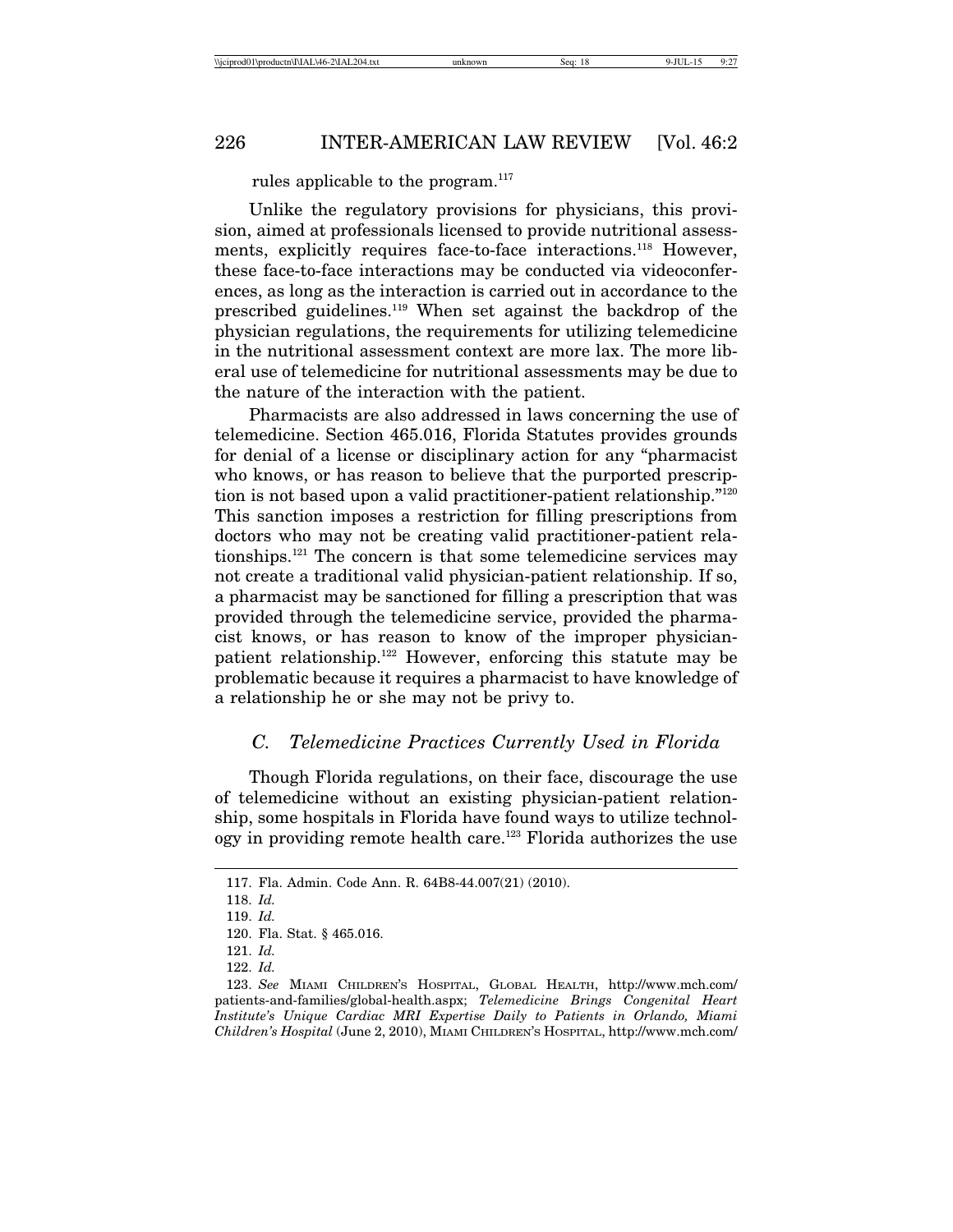of telemedicine in rural areas for children with special needs, $124$ allowing for some successful private telemedicine programs to exist, so long as the program is in compliance with state statutes and regulations.<sup>125</sup> For example, Miami Children's Hospital implemented its "Global Health" program, which offers "virtual and telemedicine consulting with referring physicians to ensure continuity and care."126 The program is available to patients both domestically and abroad.127 In a 2010 press release, Miami Children's Hospital highlighted its telemedicine efforts that have provided extensive remote care to patients at Arnold Palmer Hospital for Children, located in Orlando, Florida.128 Before the use of telemedicine between these hospitals, one cardiac specialist traveled to Orlando's Arnold Palmer Hospital for Children, once a month, to see patients with congenital heart problems.<sup>129</sup> Now, the patients are able to receive specialized care at any time,<sup>130</sup> a practice made permissible due to the special needs of the patients.

Tenet Healthcare Corporation is another healthcare provider that engages in telemedicine practices. Tenet Healthcare Corporation, a healthcare services company "whose subsidiaries and affiliates own and operate 49 acute care hospitals, 84 free-standing outpatient ambulatory surgery centers and diagnostic centers in 11 states across the U.S.,"131 has implemented a telemedicine network to better provide patient care.<sup>132</sup> Tenet Healthcare Corporation describes its telemedicine program as one that "connects Tenet Florida hospital's physicians to medical teams at sites

press/EN/266/TELEMEDICINE-BRINGS-CONGENITAL-HEART-INSTITUTE-S-UNIQUE-CARDIAC-MRI-EXPERTISE-DAILY-TO-PATIENTS-IN-O.aspx.

<sup>124.</sup> *State Medical Board: Paving the Way for Telemedicine in Florida?, Florida Partnership for Telehealth*, (Oct. 11, 2013), http://www.fltelehealth.org/florida/2013/ 10/11/state-medical-board-paving-the-way-for-telemedicine-in-florida/.

<sup>125.</sup> *Id*.

<sup>126.</sup> MIAMI CHILDREN'S HOSPITAL, GLOBAL HEALTH, http://www.mch.com/patientsand-families/global-health.aspx.

<sup>127.</sup> *Id*.

<sup>128.</sup> *Telemedicine Brings Congenital Heart Institute's Unique Cardiac MRI Expertise Daily to Patients in Orlando, Miami Children's Hospital (June 2, 2010),* MIAMI CHILDREN'S HOSPITAL, http://www.mch.com/press/EN/266/TELEMEDICINE-BRINGS-CONGENITAL-HEART-INSTITUTE-S-UNIQUE-CARDIAC-MRI-EXPER TISE-DAILY-TO-PATIENTS-IN-O.aspx.

<sup>129.</sup> *Id*.

<sup>130.</sup> *Id*.

<sup>131.</sup> TENET HEALTHCARE, TENET FLORIDA, http://www.tenetflorida.com/en-us/ aboutus/pages/default.aspx (last visited Feb. 15, 2014). Eleven of Tenet Healthcare Corporation's hospitals are located within Florida.

<sup>132.</sup> *Telemedicine*, TENET FLORIDA, http://www.tenetflorida.com/en-US/forphysici ans/Pages/Telemedicine.aspx (last visited Feb. 15, 2014).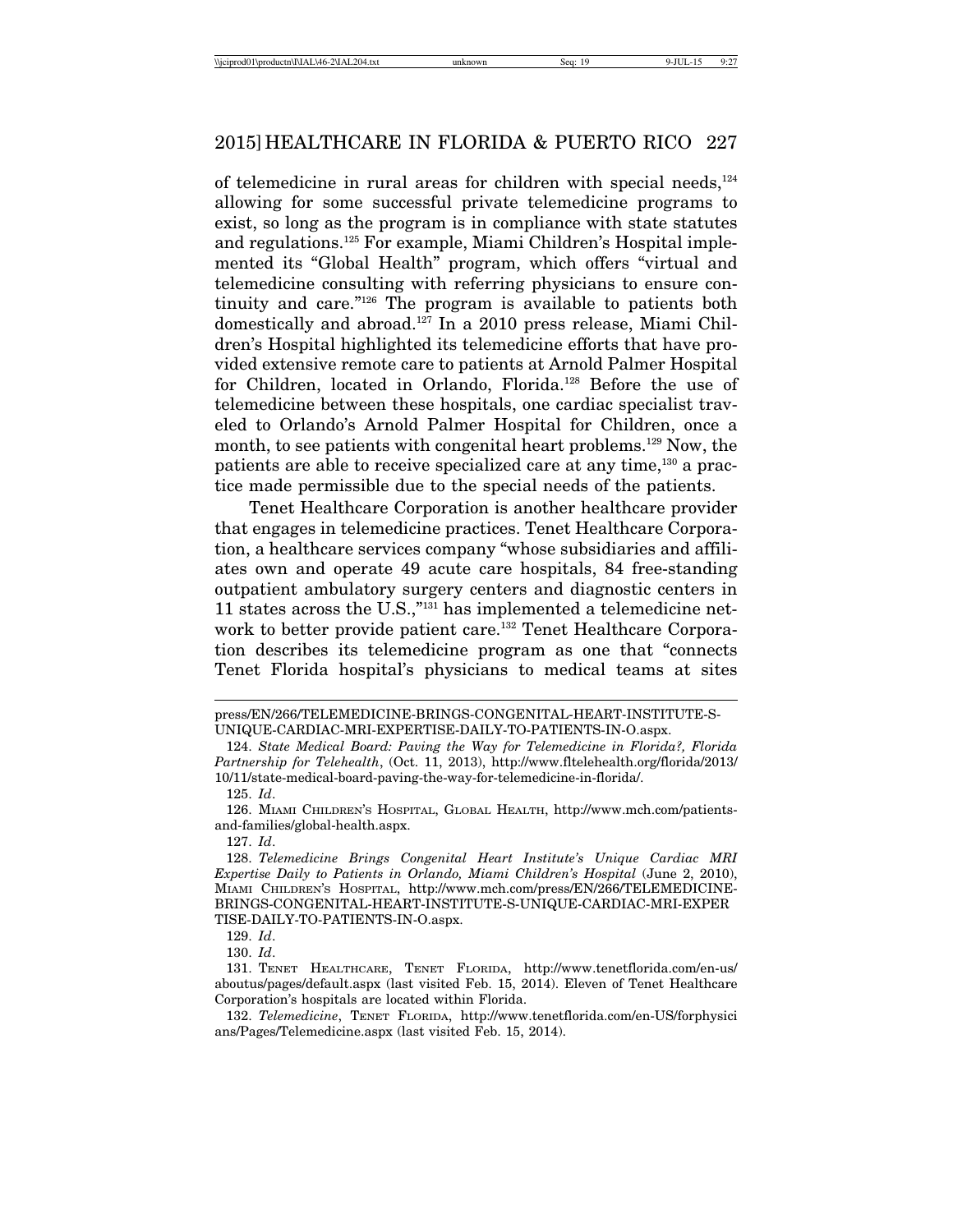across the globe. Whether it is to provide medical consultations, second opinions or offer continuing educational opportunities, telemedicine assists physicians to help them provide the best possible care for their patients."133 Tenet's telemedicine program fits squarely in the authorized telemedicine practices under Florida Administrative Code Section 64B8-9.014 and Florida Statute, Section 458.3255, because the corporation's network provides services that are consultative in nature, with the primary care provider fully engaged in the entire process.

These hospitals have found ways to utilize telemedicine in spite of the restrictions imposed by Florida law, in large part due to the programs being confined to second opinions, consultations, and other services that imply that an established primary care provider is closely involved in the care rendered through telemedicine events.134 Thus, these telemedicine programs, on their face, are not used in circumstances where the treating physician lacks a prior relationship with the patient. Furthermore, these programs do not incorporate online consultations or extensive telemedicine procedures.

While telemedicine programs have proven to be valuable and effective for both providers and patients, the systems could be bolstered by fewer restrictions. Though Florida health care providers engage in limited telemedicine practices domestically, the legislative battle is not over.

# *D. Proposed Reform to Florida Telemedicine Practices in 2013*

In 2013, two bills were placed before Florida legislatures, calling for lawmakers to repeal existing laws that restrict the use telemedicine.135 HB 167 and SB 70 (the "Bills") were identical and encouraged lawmakers to revise Florida's telemedicine laws to provide statewide expansion.136 The Bills described telemedicine services as "those services that use electronic technology to overcome a geographic distance between patients and healthcare providers for the purpose of intervention, clinical management, or assessing, monitoring, or educating patients. . .."137 Examples of such services included synchronous video conferencing, remote

<sup>133.</sup> *Id*.

<sup>134.</sup> *See supra* text accompanying notes 123 to 133.

<sup>135.</sup> Fla. HB 167 (2013); Fla. SB 70 (2013).

<sup>136.</sup> *Id.*

<sup>137.</sup> *Id.*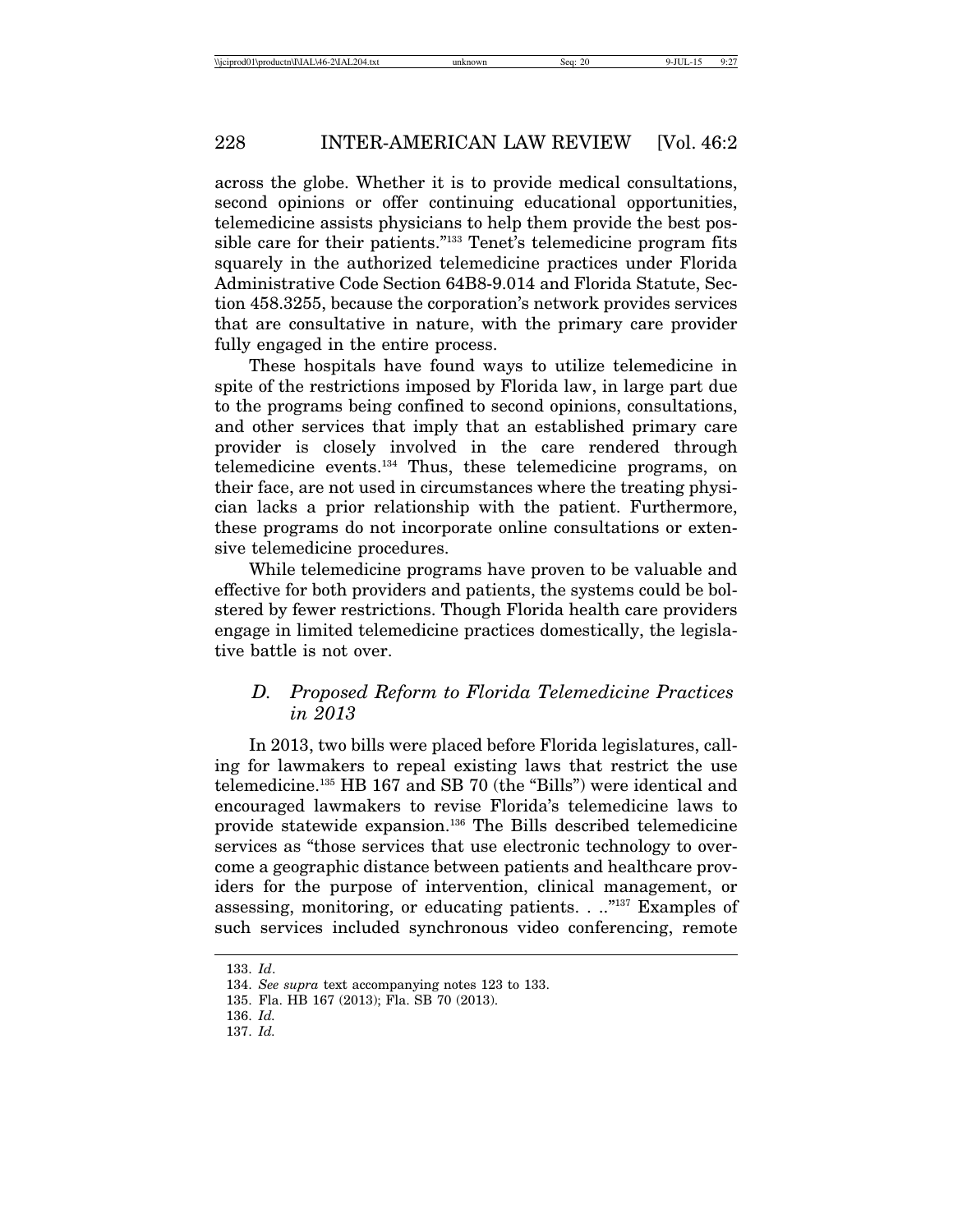patient monitoring, transmission of asynchronous health images, or other electronic health transmissions, used for diagnosis, consultation, treatment, transfer of medical data, or exchange of medical information.138 These transmissions could be conducted via audio, video, or data communications.139 However, the Bill explicitly excluded audio-only telephone calls, e-mail messages, or facsimile transmissions from permissible telemedicine services.<sup>140</sup>

The Bills died in committee, however, had they passed, telemedicine consultations would have remained permissible.<sup>141</sup> The Bills also attempted to go a step beyond consultations by explicitly demanding that health care practitioners be trained, educated, and knowledgeable about telemedicine procedures and the technologies they are using. $142$  Failure to obtain or maintain sufficient training, education, or knowledge was a ground for disciplinary action by the applicable board.143 In an effort to promote reimbursement from health insurers, the Bills, had they passed, would have prohibited private health insurers from conditioning reimbursement on a face-to-face contact as long as the telemedicine services had been appropriately provided and met generally accepted health care practices and standards prevailing in the applicable professional community at the time that the service was rendered.<sup>144</sup>

The intent of the Bill was to eliminate barriers to accessing health care, such as geographic, weather, transportation, and lack of availability of a specialist.145 The Bills also sought "to embrace efforts that will encourage health insurers and health care providers to support the use of telemedicine and that will also encourage all state agencies to evaluate and amend their policies and rules to remove any regulatory barriers prohibiting the use of telemedicine."146 The Bills further called for revisions to Medicaid reimbursement by requiring Medicaid services provided through fee-for-service or a managed care delivery system to consider telemedicine services creditable services.147

<sup>138.</sup> *Id.*

<sup>139.</sup> *Id*.

<sup>140.</sup> *Id*.

<sup>141.</sup> *Id*.

<sup>142.</sup> *Id.*

<sup>143.</sup> Fla. HB 167 (2013).

<sup>144.</sup> *Id*.

<sup>145.</sup> *Id*.

<sup>146.</sup> *Id*. 147. *Id*.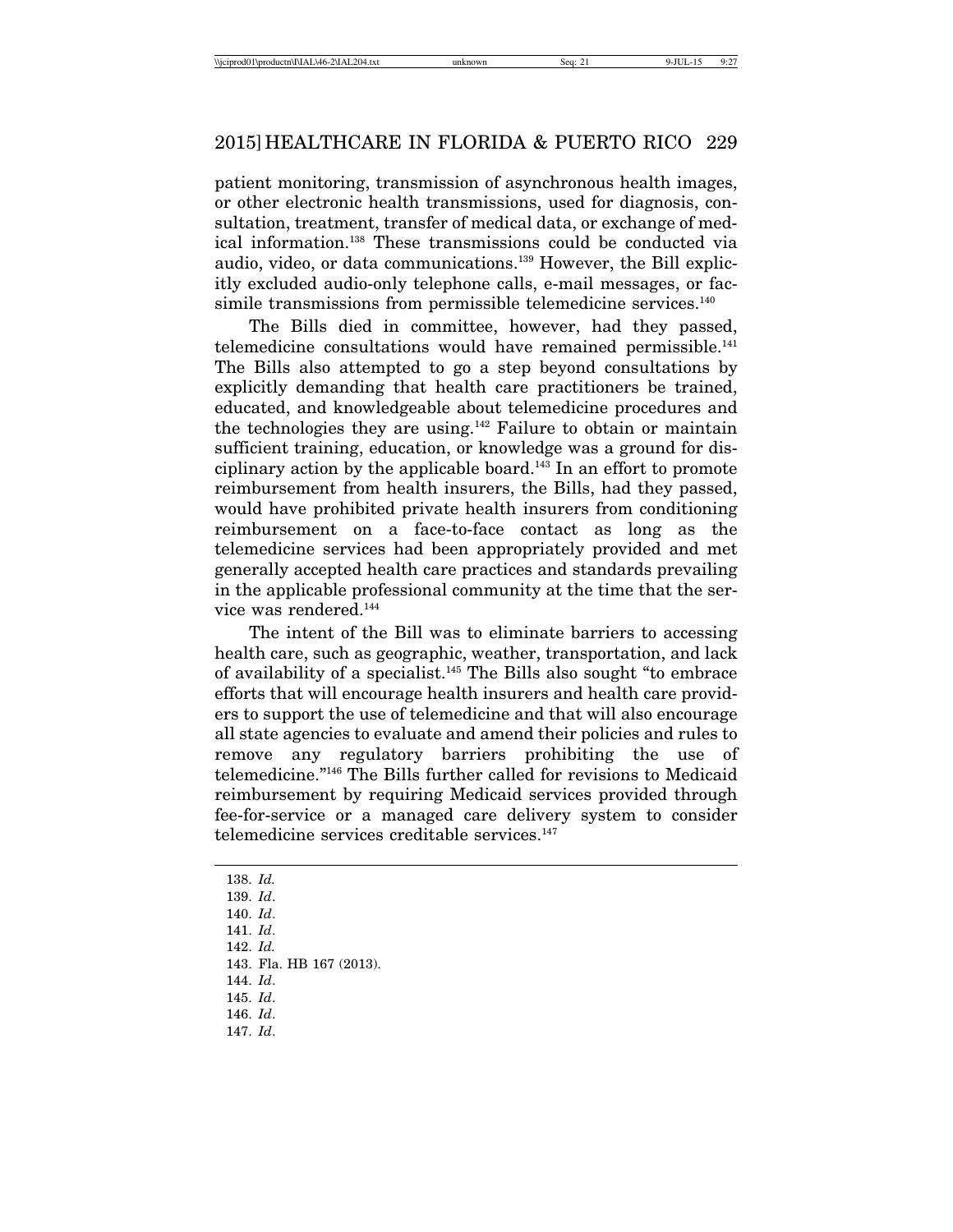The Bills also demanded that in-person consultations and telemedicine consultations be considered equivalent services in terms of insurance coverage and reimbursement.<sup>148</sup> However, insurers would have been permitted to impose deductibles or copayments for telemedicine services so long as the deductible did not exceed the payment required for in-person consultations.<sup>149</sup>

The Bills also addressed the Department of Health by authorizing it, along with appropriate boards, to exercise regulatory or rulemaking functions to promulgate rules as necessary to implement and enforce adherence to laws relating to telemedicine services.150 The Department of Health was required to "lead and conduct an interagency study, which also includes the Department of Children and Families and the Agency for Health Care Administration, on options for implementing telemedicine services and coverage, including multipayer coverage and reimbursement, for stroke diagnosis, high-risk pregnancies, premature births, mental health services, and emergency services."151

Though both of the Bills died in committee, they would have had the power to remove many of the barriers physicians wishing to engage in telemedicine face. The push for greater latitude in utilizing telemedicine has support from the Florida Board of Medicine and the Florida Board of Osteopathic Medicine.152 A Joint Telemedicine Subcommittee was recently created and is comprised of nine members of the Florida Boards of Medicine and Osteopathic Medicine.153 The subcommittee met in September 2013 to discuss both the advantages and limitations of telemedicine, and the expansion of the same, in Florida.154 The subcommittee discussed Rules 64B8-9.014 and 64B15.14.008 of the Florida Administrative Code and one subcommittee member explained that the Rules were originally set in place to prohibit Internet prescribing without face-to-face examinations.155 Many

155. *Id.*

<sup>148.</sup> *Id.*

<sup>149.</sup> Fla. HB 167 (2013).

<sup>150.</sup> *Id*.

<sup>151.</sup> *Id*.

<sup>152.</sup> Florida Partnership for Telehealth, *State Medical Board: Paving the Way for Telemedicine in Florida?,* (Oct. 11, 2013), http://www.fltelehealth.org/florida/2013/10/ 11/state-medical-board-paving-the-way-for-telemedicine-in-florida/.

<sup>153.</sup> Florida Partnership for Telehealth, *supra* note 124.

<sup>154.</sup> Meeting Report, Joint Meeting of the Florida Boards of Medicine & Osteopathic Medicine, (Sept. 9, 2013), [hereinafter *Meeting Report*], http:// ww10.doh.state.fl.us/pub/medicine/Agenda\_Info/Public\_Information/Public\_Minutes/ September2013/09092013\_TeleMed\_Minutes.pdf.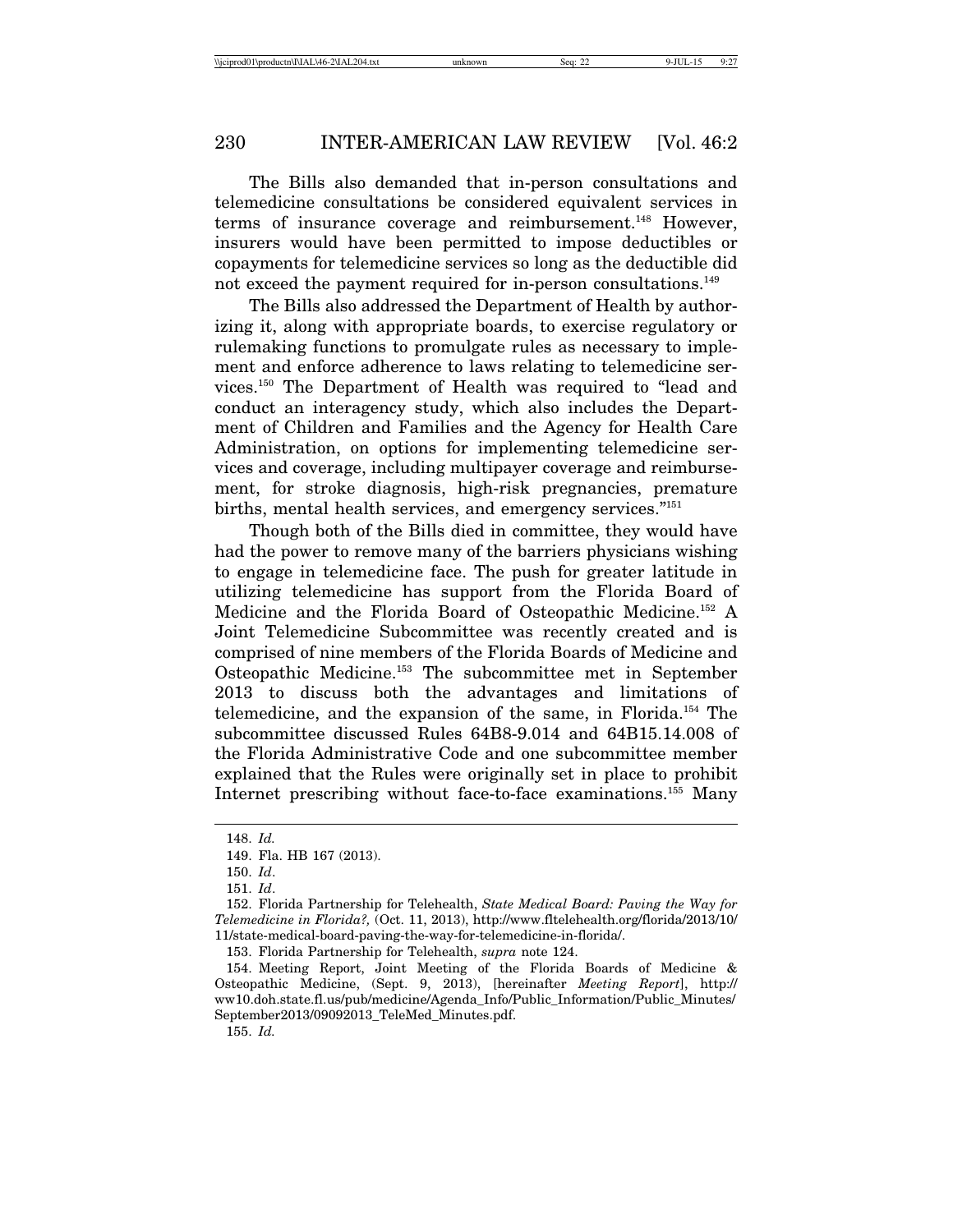advocates of telemedicine spoke about their concerns with the current Rules.156 Common concerns were that the term "physical" in Rule 64B8-9.014 implies a face-to-face physical and that there are some instances in which a traditional face-to-face examination is not required, such as monitoring a patient after a traditional examination has been conducted.157

One physician from Corizon Health, who has a contract to treat patients at the Department of Corrections, expressed the desire to use outside physicians to render care to patients in the facility, felt that doing so would require an expansion of telemedicine.158 Other speakers focused on concerns with training surrogates in the room with a patient using teleconferencing, while others spoke on the effect of licensing barriers and raised HIPPA concerns.159 Nonetheless, the overall commentary indicated that expansion of telemedicine services in Florida has overwhelming support and that initial concerns can be readily handled through careful and deliberate regulations and rules.<sup>160</sup> If the Subcommittee and other supporters continue to effectively lobby for the expansion of telemedicine and increase support for similar bills in the future, health care may change significantly for health care consumers in Florida.

# *E. Puerto Rican Laws Addressing the Use of Telemedicine Within Its Borders*

Puerto Rico, too, has taken a stance on the use of telemedicine within its borders. Chapter 115 of the Laws of Puerto Rico Annotated, entitled the Telemedicine Regulating Act, was passed in 2000, and adopts a broad definition of telemedicine. Telemedicine is defined as:

[A]ny test, diagnosis, treatment, operation or prescription for any physical and/or mental illness, ailment, pain, lesion, deformity or condition performed on a patient by a physician who practices surgery or an osteologist who practices as such through advanced technologic telecommunication means in order to exchange information and provide the health services mentioned above in distant geographical areas. $^{161}$ 

<sup>156.</sup> *Id.*

<sup>157.</sup> *Id.*

<sup>158.</sup> *Id.*

<sup>159.</sup> *Id.*

<sup>160.</sup> *Meeting Report*, *supra* note 154.

<sup>161. 20</sup> L.P.R.A. § 6001(b) (2000).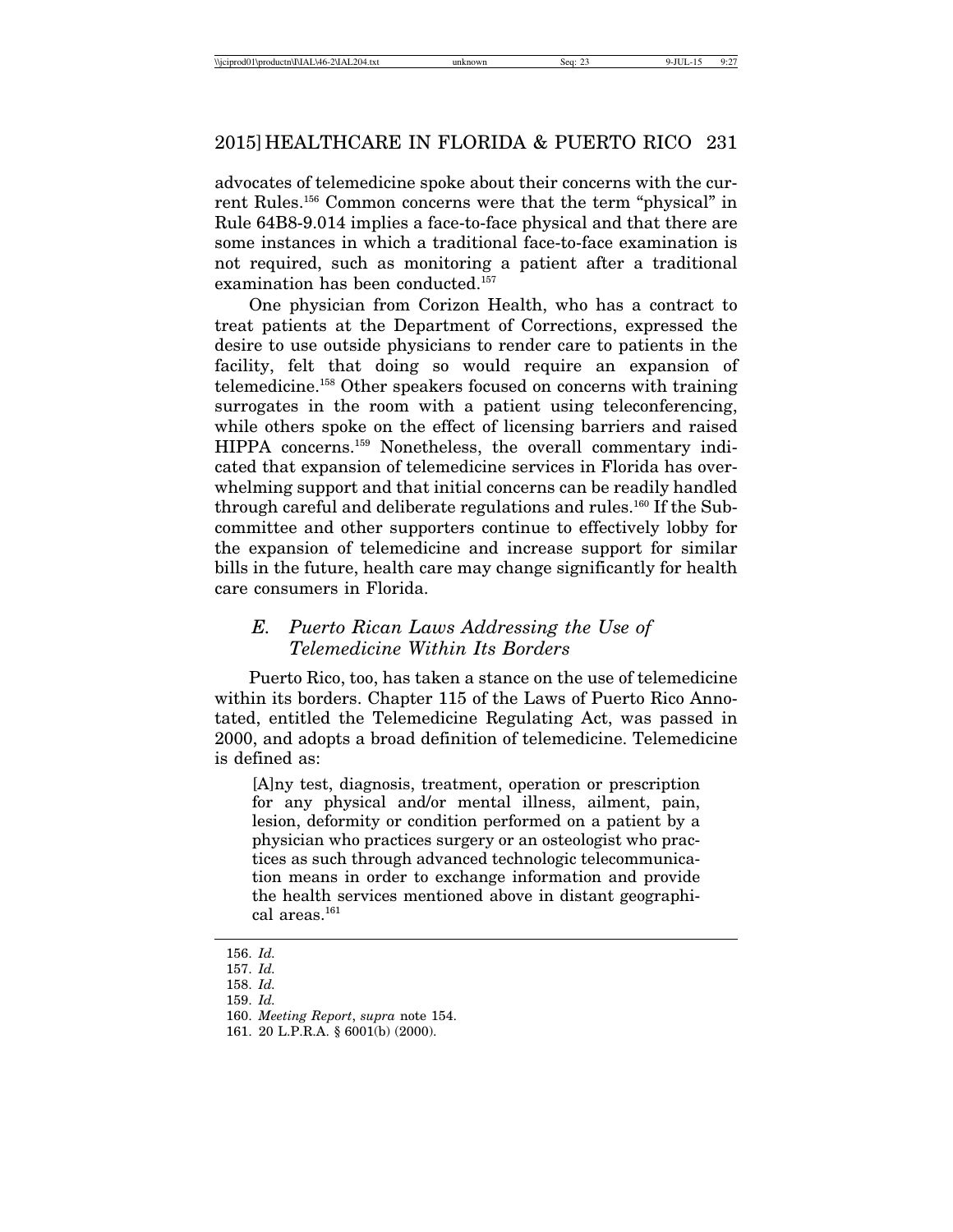Like Florida's administrative codes, Chapter 115 places a significant focus on the licensing requirements of physicians and osteologists using telecommunication to provide medical care in the Commonwealth. Pursuant to 20 L.P.R.A. § 6002, any physician who practices surgery or osteology must obtain a license from the Board of Medical Examiners to practice medicine in Puerto Rico. Physicians, surgeons, and osteologists outside of the Commonwealth must obtain a duly issued license from the Board of Medical Examiners in order to draft or publish advertisements claiming they are legally qualified to practice telemedicine in Puerto Rico.<sup>162</sup> However, the licensing requirement does not apply to outside physicians and osteologists who are consulted by dulylicensed doctors within the Commonwealth, so long as the consulted physician or osteologist is licensed in the jurisdiction in which they practice, and any institution that provides a facility for the consultation is officially certified in the jurisdiction where the facility is located.163

Though it imposes strict licensing requirements for the use of telemedicine, Puerto Rico does provide three caveats under the law. First, outside physicians are permitted to practice telemedicine in Puerto Rico, without a license, in instances of medical emergencies.164 However, the medical emergency exclusion is limited to one instance per patient and must not exceed ten patients per year.165 Second, outside physicians who practice surgery or osteology may engage in the irregular practice of telemedicine so long as they do not receive any compensation or remuneration of any kind.<sup>166</sup> Third, physicians who practice surgery, or osteologists, within Puerto Rico are permitted to occasionally consult with colleagues outside of the Commonwealth when there is not a direct physician-patient relationship.<sup>167</sup>

Even if all licensing and consultation requirements are met, physicians are not permitted to use telemedicine unless the patient has given both oral and written informed consent.168 Specifically, physicians must inform the patient that he or she has the option of withholding or withdrawing consent at any time and that withdrawing and withholding consent does not impair the

<sup>162. 20</sup> L.P.R.A § 6003 (2003).

<sup>163.</sup> *Id*.

<sup>164. 20</sup> L.P.R.A. § 6007 (2000).

<sup>165.</sup> *Id*.

<sup>166.</sup> *Id*.

<sup>167.</sup> *Id.*

<sup>168. 20</sup> L.P.R.A. § 6006 (1998).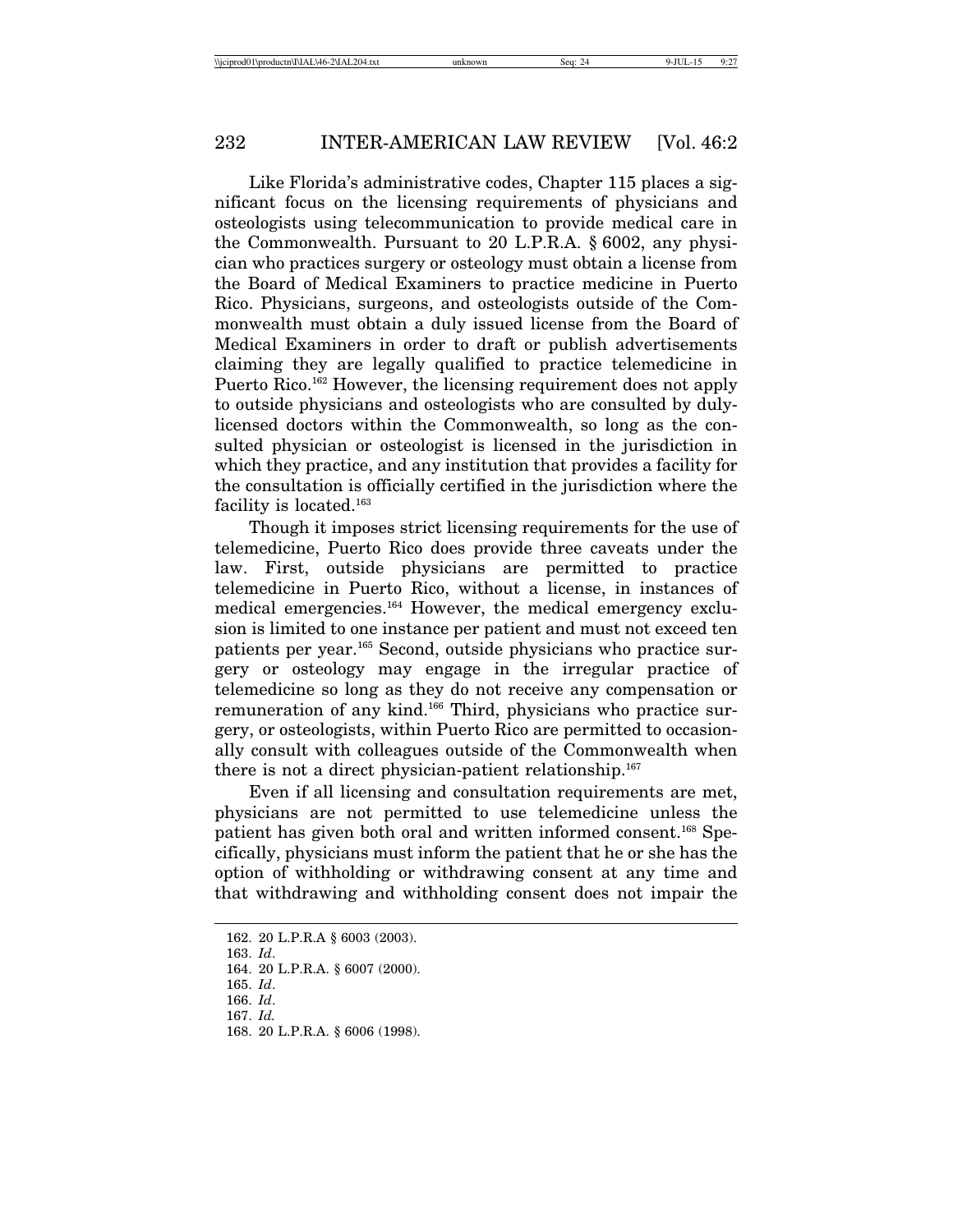patient's right to receive other medical care.169 Patients must also be advised of any potential risks, consequences, and benefits that may be imposed by the use of telemedicine, all safeguards taken to ensure patient confidentiality, and the "rights of the patient to the transmitted information and to obtain a copy thereof by paying a reasonable amount."170

Failure to adhere to Puerto Rico's telemedicine laws is deemed the illegal practice of medicine and is subject to penalty.171 In addition, the Board of Medical Examiners has the authority to impose a fine up to fifteen thousand dollars for violations.172 The penalty guidelines provide an opportunity to ensure patient safety by providing firm sanctions against physicians who engage in improper telemedicine practices.173

While both Florida and Puerto Rico focus to great extent on licensing, each have highlighted additional areas that serve as a cause for concern for their respective legislatures. Puerto Rico has placed additional consultation restrictions by delineating a specific number of instances in which an outside physician may provide consultations before the licensing requirement is triggered. Florida, however, has chosen to place additional emphasis on the examination requirements by imposing a "physical examination" mandate on physicians and a "face-to-face" mandate on nutrition specialists. The differences in regional focuses not only highlight the myriad of concerns that arise in the use of telemedicine, but also shed light on additional obstacles to a free-flowing model of medical diagnosis and treatment across borders.

# IV. EXPANDED TELEMEDICINE SERVICES IN FLORIDA WOULD POSITIVELY IMPACT IMMIGRANTS AND RESIDENTS WHO LIVE IN RURAL COMMUNITIES

# *A. How Telemedicine Can Better Serve Immigrants in Florida in Light of Ethnic and Linguistic Diversity*

As a nation, the United States is increasingly becoming more diverse. According to 2013 statistics provided by the United States Census Bureau, Black or African Americans comprise 13.2 percent of the American population, and Hispanic or Latinos

<sup>169.</sup> *Id*.

<sup>170.</sup> *Id*.

<sup>171. 20</sup> L.P.R.A § 6008 (1998).

<sup>172.</sup> *Id*.

<sup>173.</sup> *Id.*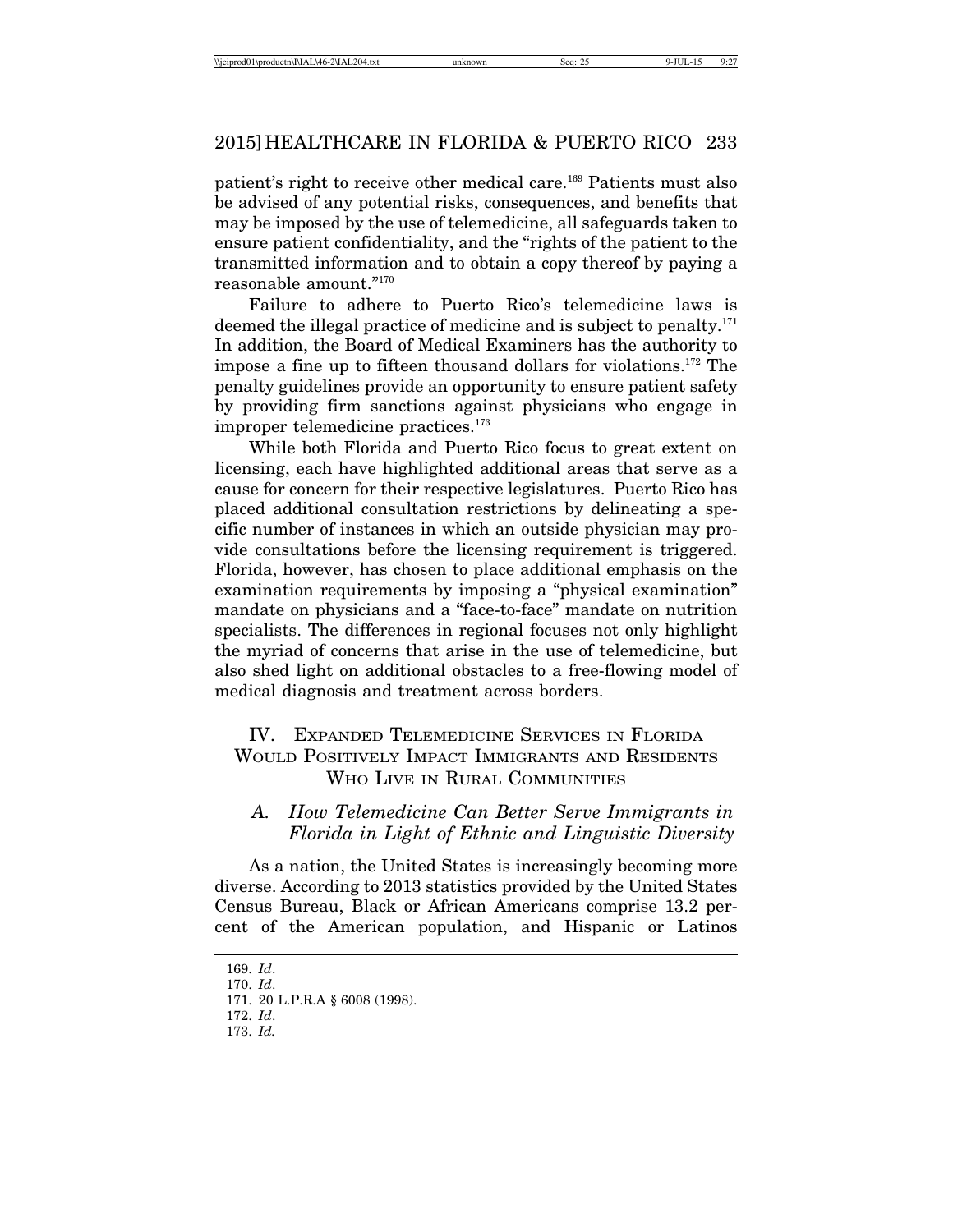represent 17.1 percent.174 Nationwide, only 12.9 percent of United States residents indicated that they were foreign born and 20.7 percent of people over the age five years old speak a language other than English at home.175 Florida, however, is more diverse than the national population as a whole. In 2013, Black or African Americans represented 16.7 percent of the Florida's population, and Hispanics or Latinos represent 23.6 percent.<sup>176</sup> In addition, 19.4 percent of Florida residents are foreign born and 27.4 percent of Floridians speak a language other than English at home.<sup>177</sup> Florida is home to a significant number of immigrants from countries sharing the Western Hemisphere, perhaps due to the proximity to Haiti, Cuba, Puerto Rico, and the Dominican Republic.

The immigrant population in Florida increased 37.0 percent from 2000 to 2010, with the immigrant share of the population increasing from 16.7 percent to 19.4 percent.<sup>178</sup> While Florida has seen a steady influx of immigrants since before the 1980's, approximately 35.3 percent of Florida's foreign-born residents entered Florida after 2000.179 The United States Census Bureau estimates from 2006 to 2010 indicate that 74.5 percent of immigrants living in Florida were born in Latin America.180 While Florida saw a 17.6 percent increase in its general population between 2000 and 2010, Florida's Latino population increased 57.4 percent during the same time frame.<sup>181</sup>

Florida is among the top five states with the largest Hispanic or Latino populations. The 2010 Census ranked the top-five states for detailed Hispanic or Latino origin groups. The census revealed that Florida had the highest Cuban population, the second-highest Puerto Rican population, the second-highest Guatemalan population, and the third-highest Dominican population.182 In addition, Florida had the second-highest population of "other Hispanics."183

<sup>174.</sup> United States Census Bureau, *State and County Facts*, *available at* http:// quickfacts.census.gov/qfd/states/12000.html.

<sup>175.</sup> *Id.*

<sup>176.</sup> *Id.*

<sup>177.</sup> *Id.*

<sup>178.</sup> United States Hispanic Leadership Institute (USHLI), *Almanac of Latino Politics 2012*, http://almanac.ushli.org/states/florida/.

<sup>179.</sup> *Id.*

<sup>180.</sup> *Id.*

<sup>181.</sup> *Id.*

<sup>182.</sup> Sharon Ennis, et al., *The Hispanic Population, 2010 Census Briefs,* U.S. Census Bureau (2011) http://www.census.gov/prod/cen2010/briefs/c2010br-04.pdf. 183. *Id.*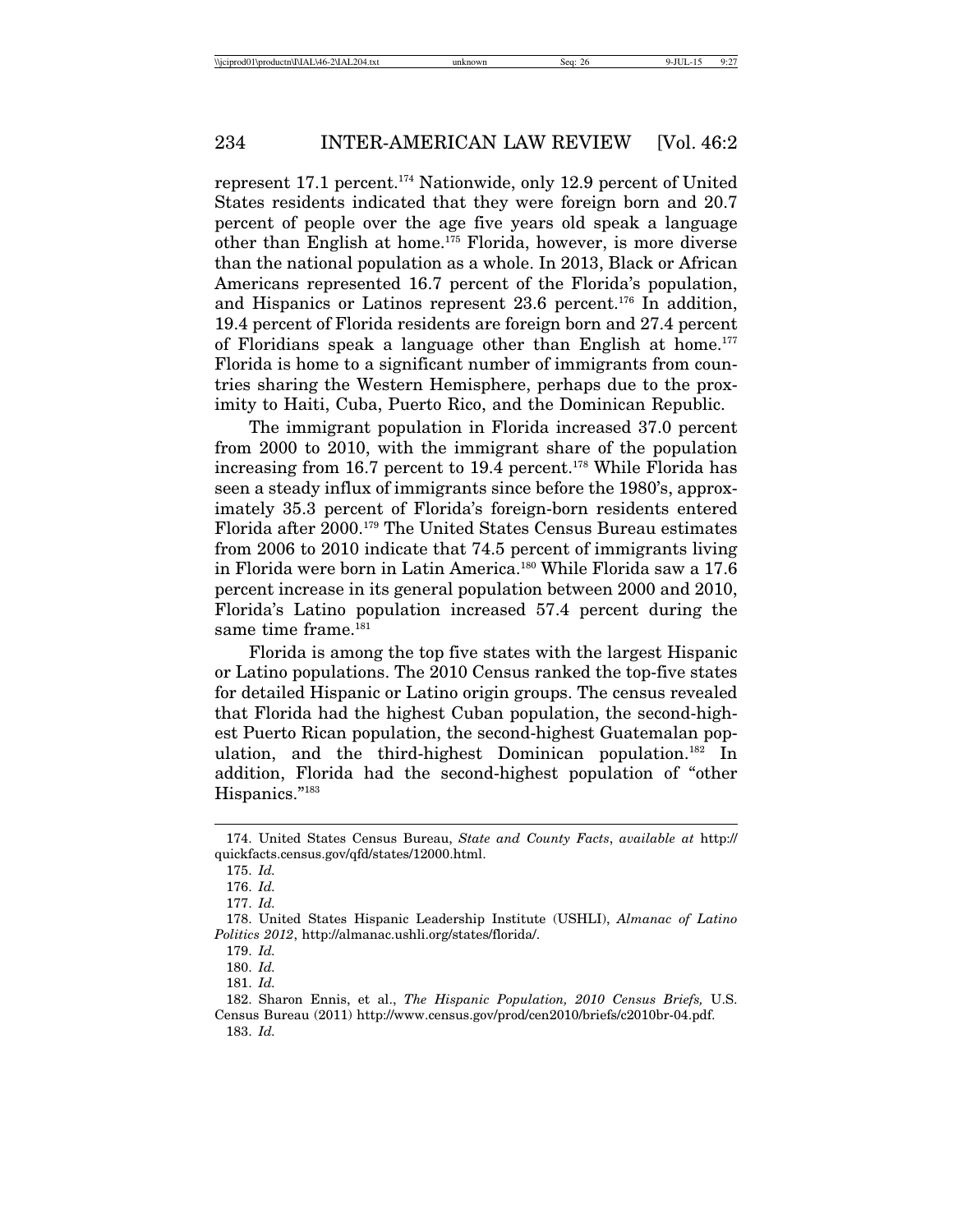Because of the high concentration of Latin Americans and the steady increase of immigrants, communities in Florida are often comprised of people speaking many languages other than English. According to the 2000 census for languages spoken at home, at least 16.5 percent of Floridians speak Spanish at home. Another 1.4 percent of Florida residents speak French Creole, and another .9 percent speak French.184 Communication, and consequently language, is a key factor in providing health care, and with such diversity in languages spoken in Florida, there is a demand for healthcare providers who speak a language other than English.

i. Language Barriers and Cultural Norms Significantly Impact Medical Treatment

Providing healthcare to patients is not uniform. In order to render the most effective care, cultural contexts must be taken into consideration.185 Culture can play a significant role in diagnosis, as many conditions are more prevalent in certain ethnic groups.186 In addition to diagnosis, culture also plays a significant role in treatment<sup>187</sup> and access to healthcare.<sup>188</sup> Cultural variations can skew adherence to medication and treatment as well as influence what treatment options are acceptable to a patient, the effectiveness of the physician-patient relationship, and how an illness affects a patient.<sup>189</sup> In many contexts, Hispanic immigrants often have lower rates of treatment and lower quality of treatment, a problem that is particularly significant in the area of mental health.<sup>190</sup> To further exacerbate the most basic access problems, Hispanics living in rural areas face additional burdens such as the inability to travel long distances, lack of public transportation, and a lack of bilingual or bicultural mental health care providers.191 Because of Florida's extensive diversity, there are wide

188. Joyce Javier et al., *The Relationship of Immigrant Status With Access, Utilization, and Health Status for Children With Asthma,* 7.6 AMBULATORY PEDIATRICS 421, 421 (2007).

191. *Id*.

<sup>184.</sup> Florida Languages, City Data, http://www.city-data.com/states/Florida-Languages.html (last visited Feb. 15, 2014).

<sup>185.</sup> Pauline W. Chen, *Bridging the Culture Gap,* THE NEW YORK TIMES, (July 16, 2009), http://www.nytimes.com/2009/07/16/health/16chen.html.

<sup>186.</sup> *Id.* (discussing family with Hepatitis B passed from mother and increased rate of liver cancer).

<sup>187.</sup> *Id.*

<sup>189.</sup> *See* Chen, *supra* note 185.

<sup>190.</sup> Megan Dwight-Johnson et al., *Telephone-Based Cognitive – Behavioral Therapy for Latino Patients Living in Rural Ares: A Randomized Pilot Study, 62.8* PSYCHIATRIC SERVICES 936, 936 (2011).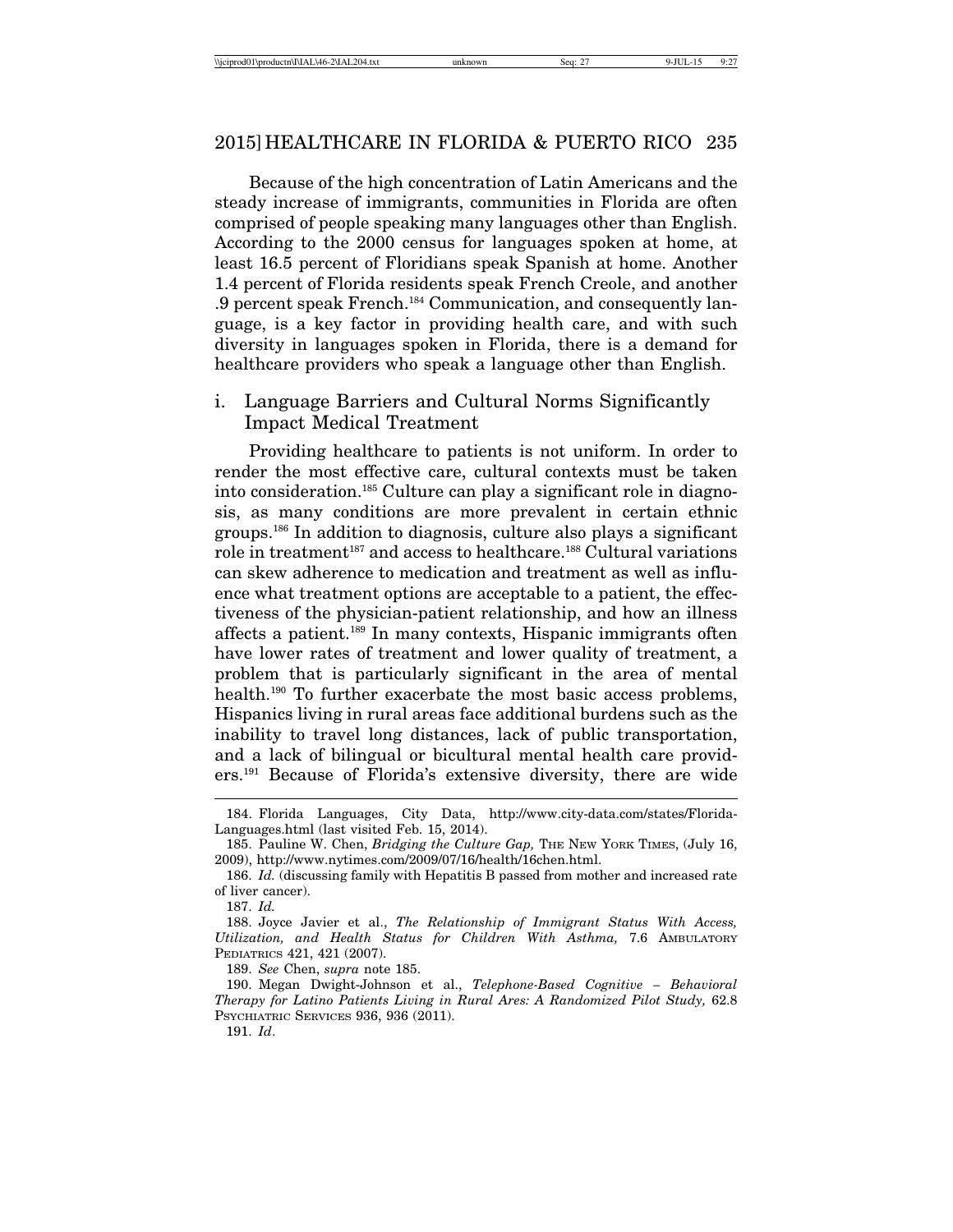ranges of cultural differences that have the potential to influence medical diagnosis and treatment for patients across the state. Thus, there is a great need for healthcare providers to be aware of culture and be prepared to formulate specialized diagnosis and treatment plans that take culture into consideration.

Recent studies have shown that telemedicine is an effective method of bridging linguistic and cultural gaps for many Hispanic immigrants seeking healthcare in the United States.<sup>192</sup> While telemedicine may be more useful in some situations, and less helpful in others, a recent study indicates that telemedicine is extremely beneficial for providing mental health care to Hispanic immigrants. Latinos who experience geographical, economical, linguistic, and cultural constraints need practitioners who understand these obstacles and are sensitive to their needs.193 Latinos tend to prefer psychotherapy for treatment of depression, and "[c]ulturally tailored cognitive-behavioral therapy has been shown effective for treating depression among low-income Latinos; however, many have difficulty adhering to psychotherapy because of multiple competing demands."<sup>194</sup> Access to psychotherapy is often limited for Hispanic immigrants because psychotherapy is rarely available in primary care, and many Latinos do not have specialty mental health care options.195 The quality of depression treatment is higher when the treatment is provided by a provider who is linguistically and culturally similar to the patient.196 Research further indicates that Hispanic patients, especially more recent immigrants, are often less likely than non-Hispanic patients to be "medically literate, comfortable with the use of new technology, and proficient in English; less open to the need for psychiatric services, the use of new prescription drugs, and receipt of professional help for emotional problems; and less familiar with the availability of services."197

Telemedicine, however, can address many of these concerns by linking Hispanic immigrants in Florida to care providers across the state who are linguistically and culturally similar to the

197. *Id*.

<sup>192.</sup> *Id*.; *see also* Marina Reznik, *Use of Interactive Videoconferencing to Deliver Asthma Education to Immigrants,* 10 J. OF TELEMEDICINE AND TELECARE 118 (2004).

<sup>193.</sup> Francisco A. Moreno et al., *Use of Standard Webcam and Internet Equipment for Telepsychiatry Treatment of Depression Among Underserved Hispanics,* 63.12 PSYCHIATRIC SERVICES 1213, 1213 (2012).

<sup>194.</sup> Dwight-Johnson et al., *supra* note 190, at 936.

<sup>195.</sup> *Id.*

<sup>196.</sup> Moreno et al., *supra* note 193, at 1213.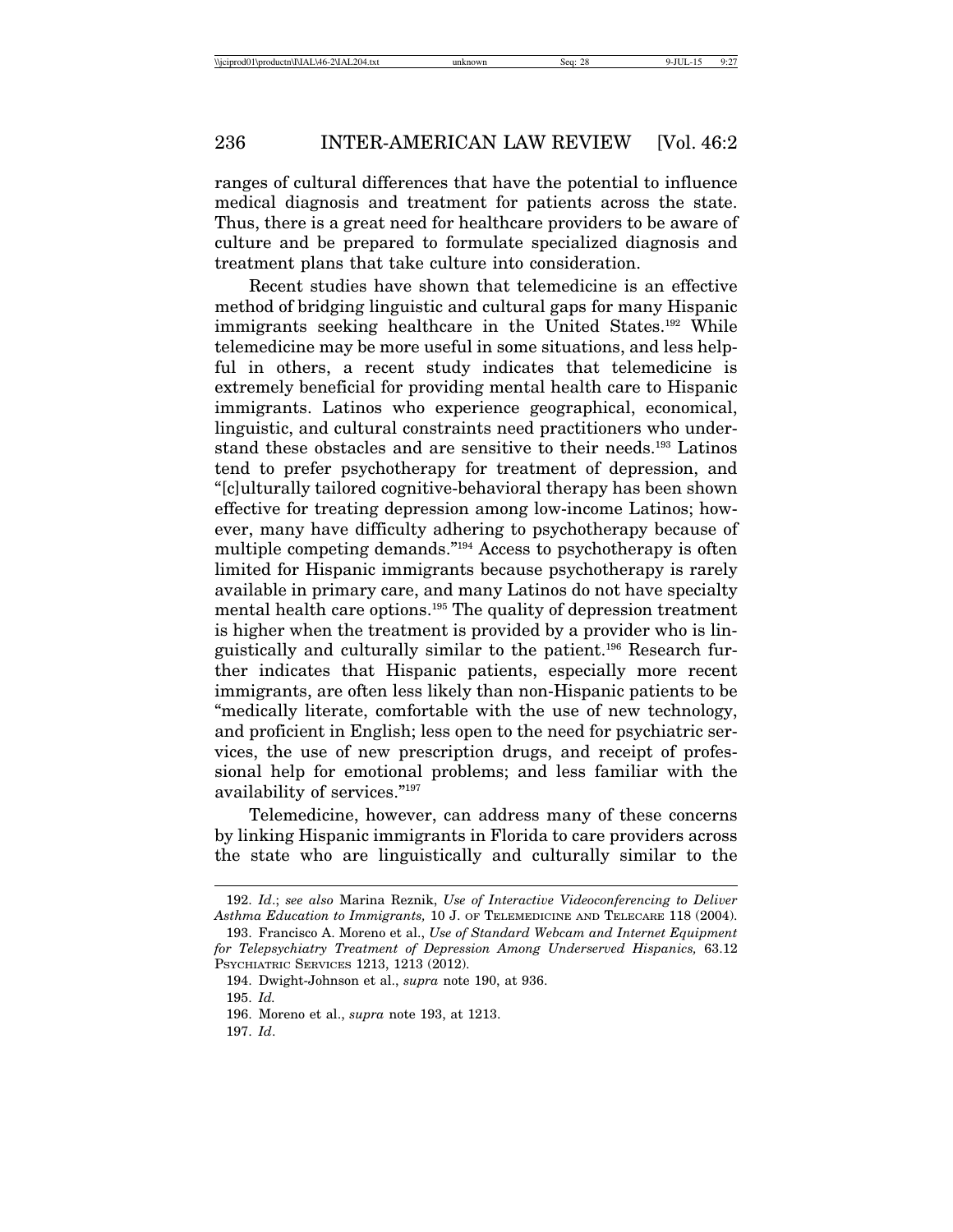patient, and the use of telepsychiatry services has proven to be just as effective for treating depression as traditional means.198

[U]se of measurement- and algorithm-based treatment for depression by psychiatrists via Webcam can lead to improvements in depression severity, functional ability, and quality of life that are at least equivalent and possibly superior to improvements achieved with treatment as usually delivered by primary care providers. Use of common household information technology may help facilitate access to linguistically and culturally congruent psychiatric specialty care among underserved Hispanic patients.<sup>199</sup>

Telepsychiatry may be so successful in treating depression for Hispanics because it allows practitioners to serve the cultural and linguistic needs of patients while still being able to foster a relationship with the patient through video-conferencing sessions. Furthermore, the use of telemedicine in the practice of psychiatry is gaining ground, and with new networks being established, more long-term and in-depth studies can be conducted, with special attention being paid to fostering more specialized care for Hispanic patients.

ii. Telemedicine Offers Improved Access to Healthcare for Rural Florida Residents

Hispanic immigrants in Florida face more than just linguistic and cultural obstacles when attempting to access healthcare: immigrants also face significant financial impediments. Roughly twenty-one percent of Florida immigrants and their U.S.-born children under the age of eighteen live in poverty.200 Low-income individuals face many barriers when attempting to access healthcare. Three major obstacles for low-income individuals are: (1) lack of insurance; (2) poor access to services; and (3) unaffordable costs.201 With many of Florida's immigrants living below the poverty line, these barriers to healthcare are a constant battle.

<sup>198.</sup> *Id*.

<sup>199.</sup> *Id*. Similar results were found in a study using a telephone based distance therapy, and the results indicated that the telephone-based telemedicine was effective in rendering care. *See* Dwight-Johnson et al., *supra* note 190, at 941.

<sup>200.</sup> Center for Immigration Studies, *New Study Examines Florida's Immigrants* (2012), *available at* http://cis.org/sites/cis.org/files/2012%20Profile%20Florida.pdf (last visit Feb. 15, 2014).

<sup>201.</sup> Jennifer E. DeVoe et al., *Insurance Plus Access Does Not Equal Health Care: Typology of Barriers to Health Care Access for Low-Income Families,* 5 ANN. FAM. MED. 511, *available at* http://www.medscape.com/viewarticle/567154.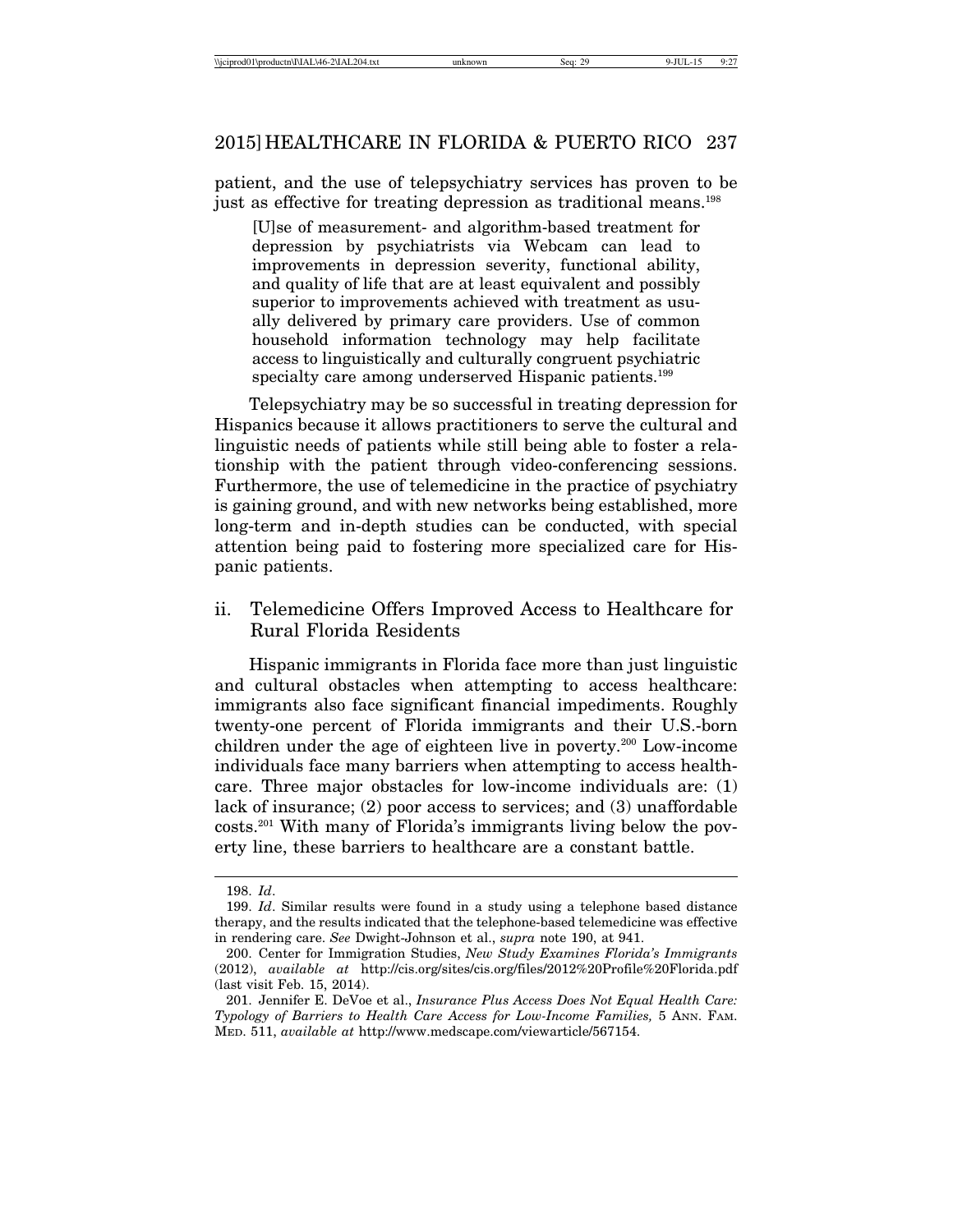Advocates claim telemedicine has the potential to "dramatically expand access to quality health care, eroding the barriers of distance, time, money and language that prevent people in medically underserved rural and urban areas from receiving state-ofthe-art diagnosis and treatment."202 If true, increased and expanded use of telemedicine in Florida would have potential to erode many of these barriers that immigrants and their families face when attempting to access health care in Florida. By implementing more telemedicine networks, immigrant patients may have the ability to access healthcare providers who speak the same language and understand their cultural needs. Furthermore, increased use of telemedicine would enable physicians to provide care to more individuals in a greater geographical area, while decreasing travel costs for patients with limited means.

The recent Bills before Florida's House of Representatives and its Senate aimed to increase insurance coverage for telemedicine services.203 By mandating that health insurance providers in Florida cover telemedicine procedures that do not involve a face-to-face interaction between the physician and patient, immigrants with insurance will have a better opportunity to seek care for their health needs. Studies have revealed that Hispanic immigrants respond positively overall to telemedicine and the benefits it offers to patients.<sup>204</sup> Thus, expanding the use of telemedicine, as was proposed, would not only increase the effectiveness of healthcare to Florida residents but would also have a significant impact on the quality and access to healthcare throughout the state.

Puerto Rican immigrants in Florida would also be better served if provided the opportunity to receive telemedicine services from practitioners in Puerto Rico. Reforms to the licensing requirements for Puerto Rican physicians practicing telemedicine to immigrant patients living in Florida would allow a more fluid flow of medical treatment across the borders. In the same respect, a less restrictive licensing requirement under Puerto Rican law would allow Puerto Rican physicians to work closely with Florida physicians to provide specialized treatment to patients in need. The current licensing requirements under both sets of laws effec-

<sup>202.</sup> Kaleko, *supra* note 19, at 768 (*citing* Linda C. Fentiman, *The Legal Questions From Telemedicine, Five Major Issues Emerge*, N.Y. L.J., Aug. 3, 1998, at 7).

<sup>203.</sup> *See supra* text accompanying notes 135 to 151.

<sup>204.</sup> George Sheba, *How Do Low-Income Urban African American and Latinos Feel* About Telemedicine? A Diffusion of Innovative Analysis, INT'L J. OF TELEMEDICINE AND APPLICATIONS (2012).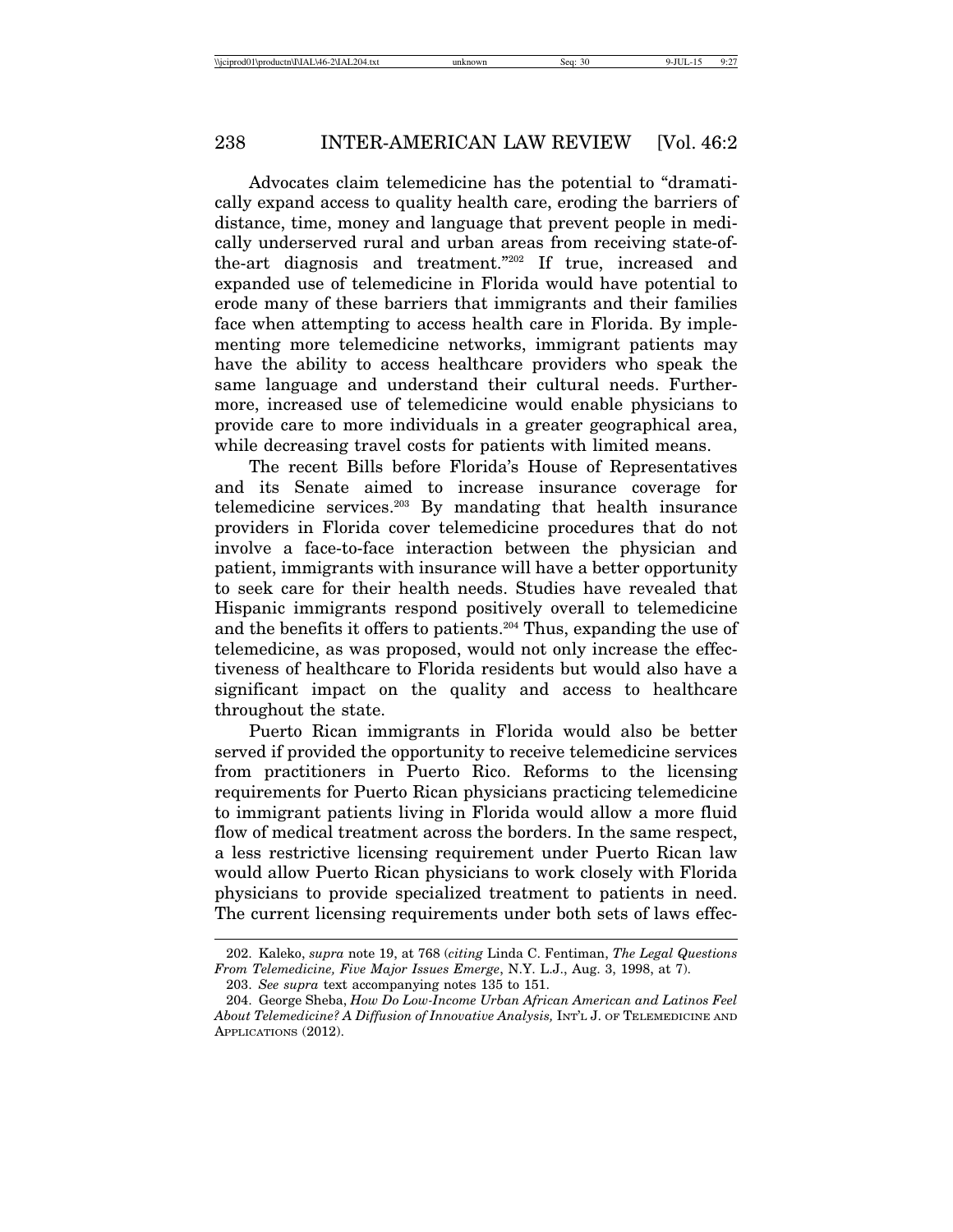tively create barriers to generating greater access to medical treatment and restrict the flow of information that may be crucial to patient care. Both Florida and Puerto Rico's residents could benefit from a licensing regime that allows reciprocal access to physicians.

# V. CONCLUSION

For decades, health care providers have been able to use technology to provide a range of health care services to patients in remote locations. While it started in rudimentary form, the range of healthcare practices that fall within the definition of telemedicine is expanding. Some states have embraced telemedicine and have consequently created an extensive network that provides increased access to healthcare for its residents and is more cost and time efficient than previous health care practices. Florida, however, is slowly warming up to telemedicine, evidenced by the gradual acceptance of remote medical services. While Florida currently imposes restrictions on telemedicine practices, essentially limiting it to consultative services and imaging review, changes to current law, as recently proposed in the House of Representative and Senate, would have the ability to change the landscape of health care in Florida.

Florida legislatures should pass laws similar to the recently proposed bills that called for mandatory insurance reimbursement for telemedicine procedures and overall reform in telemedicine laws in effect in Florida. Florida is a diverse state comprised of many ethnic groups who speak a variety of languages and adhere to a number of cultural norms that require special consideration when rendering health care. Telemedicine has the potential to better serve these residents, which, in turn, will improve and optimize the care provided to patients. With so many rural communities suffering from a lack of access to healthcare, the expansion of telemedicine is the most direct and immediate way to increase access and begin eliminating the health care problems eroding these communities. Likewise, Puerto Rico should embrace the opportunity to reexamine licensing requirements to allow for more consultations per physician and seek opportunities to enhance medical care within its borders.

Telemedicine is not a fad with a shaky foundation and minimal benefits—it is a facet of health care that increases access to treatment, erodes common barriers to effective care, decreases associated costs, and provides a more effective and desirable